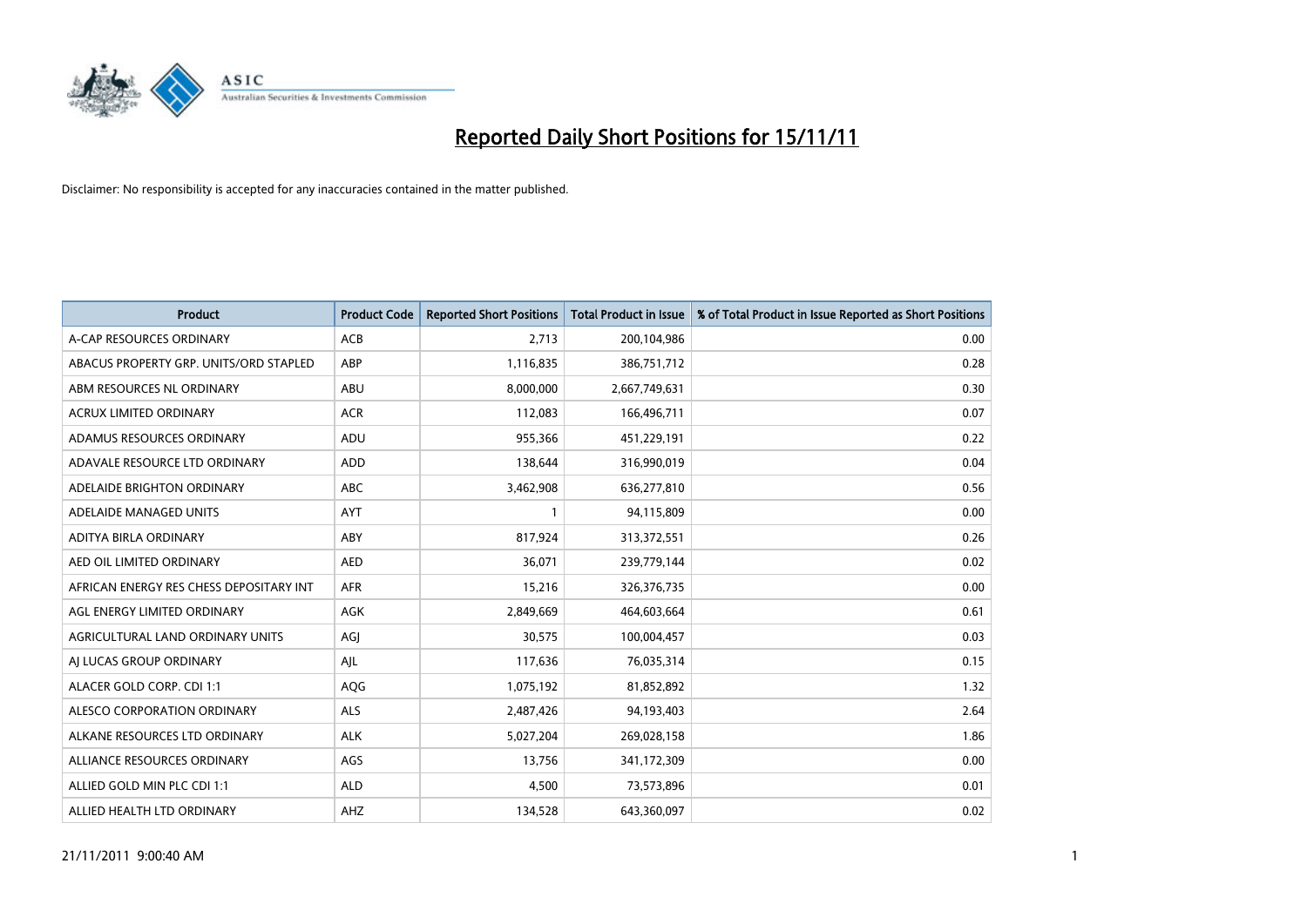

| <b>Product</b>                          | <b>Product Code</b> | <b>Reported Short Positions</b> | Total Product in Issue | % of Total Product in Issue Reported as Short Positions |
|-----------------------------------------|---------------------|---------------------------------|------------------------|---------------------------------------------------------|
| ALTONA MINING LTD ORDINARY              | <b>AOH</b>          | 563,638                         | 518,687,704            | 0.11                                                    |
| ALUMINA LIMITED ORDINARY                | <b>AWC</b>          | 38,556,892                      | 2,440,196,187          | 1.58                                                    |
| AMADEUS ENERGY ORDINARY                 | AMU                 | 454,000                         | 278,472,818            | 0.16                                                    |
| AMALGAMATED HOLDINGS ORDINARY           | <b>AHD</b>          | 4                               | 157,480,461            | 0.00                                                    |
| AMCOR LIMITED ORDINARY                  | AMC                 | 4,040,451                       | 1,221,771,347          | 0.33                                                    |
| AMP LIMITED ORDINARY                    | AMP                 | 7,559,863                       | 2,854,672,784          | 0.24                                                    |
| AMPELLA MINING ORDINARY                 | <b>AMX</b>          | 736,239                         | 204,985,108            | 0.37                                                    |
| ANGLOGOLD ASHANTI CDI 5:1               | AGG                 | 4                               | 89,207,765             | 0.00                                                    |
| ANSELL LIMITED ORDINARY                 | <b>ANN</b>          | 2,760,186                       | 131,177,201            | 2.10                                                    |
| ANTARES ENERGY LTD ORDINARY             | <b>AZZ</b>          | 27,300                          | 263,000,000            | 0.01                                                    |
| ANZ BANKING GRP LTD ORDINARY            | ANZ                 | 15,383,454                      | 2,629,322,167          | 0.60                                                    |
| APA GROUP STAPLED SECURITIES            | <b>APA</b>          | 8,177,465                       | 639,334,625            | 1.26                                                    |
| APEX MINERALS NL ORDINARY               | <b>AXM</b>          | 885,146                         | 5,550,243,713          | 0.02                                                    |
| APN EUROPEAN RETAIL UNITS STAPLED SEC.  | <b>AEZ</b>          | 11,832                          | 544,910,660            | 0.00                                                    |
| APN NEWS & MEDIA ORDINARY               | <b>APN</b>          | 24,984,383                      | 630,211,415            | 3.97                                                    |
| AQUARIUS PLATINUM. ORDINARY             | <b>AOP</b>          | 3,090,634                       | 470,312,578            | 0.64                                                    |
| AQUILA RESOURCES ORDINARY               | <b>AQA</b>          | 5,904,983                       | 374,368,499            | 1.53                                                    |
| ARAFURA RESOURCE LTD ORDINARY           | <b>ARU</b>          | 7,788,822                       | 367,980,342            | 2.10                                                    |
| ARB CORPORATION ORDINARY                | ARP                 | 10,331                          | 72,481,302             | 0.01                                                    |
| ARDENT LEISURE GROUP STAPLED SECURITIES | AAD                 | 593,557                         | 324,236,390            | 0.17                                                    |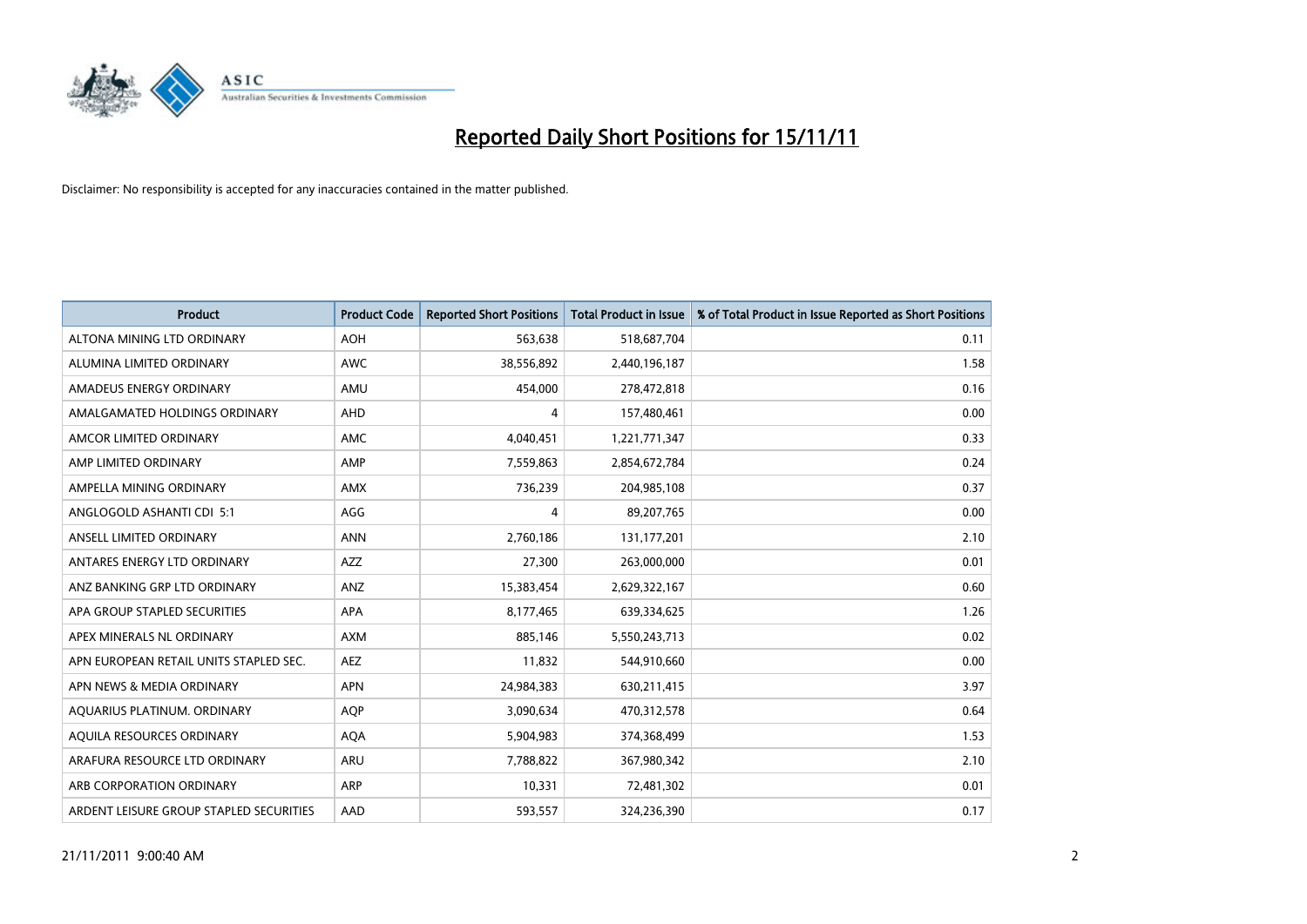

| <b>Product</b>                          | <b>Product Code</b> | <b>Reported Short Positions</b> | <b>Total Product in Issue</b> | % of Total Product in Issue Reported as Short Positions |
|-----------------------------------------|---------------------|---------------------------------|-------------------------------|---------------------------------------------------------|
| ARISTOCRAT LEISURE ORDINARY             | ALL                 | 26,727,469                      | 543,181,024                   | 4.93                                                    |
| <b>ASCIANO LIMITED ORDINARY</b>         | <b>AIO</b>          | 15,591,305                      | 2,926,103,883                 | 0.52                                                    |
| ASG GROUP LIMITED ORDINARY              | <b>ASZ</b>          | 89,990                          | 171,456,889                   | 0.05                                                    |
| ASPEN GROUP ORD/UNITS STAPLED           | <b>APZ</b>          | 957,055                         | 584,985,037                   | 0.17                                                    |
| ASPIRE MINING LTD ORDINARY              | <b>AKM</b>          | 433.686                         | 620,594,556                   | 0.07                                                    |
| <b>ASTON RES LTD ORDINARY</b>           | <b>AZT</b>          | 1,855,653                       | 204,527,604                   | 0.91                                                    |
| ASTRO JAP PROP GROUP STAPLED SECURITIES | AIA                 | 25,209                          | 58,445,002                    | 0.05                                                    |
| ASX LIMITED ORDINARY                    | <b>ASX</b>          | 1,756,383                       | 175,136,729                   | 0.99                                                    |
| ATLANTIC LIMITED ORDINARY               | ATI                 | 83,408                          | 114,474,240                   | 0.07                                                    |
| ATLAS IRON LIMITED ORDINARY             | <b>AGO</b>          | 8,352,181                       | 889,036,055                   | 0.91                                                    |
| <b>AURORA OIL &amp; GAS ORDINARY</b>    | <b>AUT</b>          | 12,353,720                      | 411,155,343                   | 3.03                                                    |
| <b>AUSDRILL LIMITED ORDINARY</b>        | <b>ASL</b>          | 69,754                          | 302,754,823                   | 0.02                                                    |
| <b>AUSENCO LIMITED ORDINARY</b>         | <b>AAX</b>          | 1,295,339                       | 123,258,843                   | 1.06                                                    |
| <b>AUSTAL LIMITED ORDINARY</b>          | ASB                 | 312,848                         | 188,069,638                   | 0.17                                                    |
| AUSTAR UNITED ORDINARY                  | <b>AUN</b>          | 2,590,382                       | 1,271,505,737                 | 0.20                                                    |
| <b>AUSTBROKERS HOLDINGS ORDINARY</b>    | <b>AUB</b>          | 2                               | 55,419,436                    | 0.00                                                    |
| <b>AUSTIN ENGINEERING ORDINARY</b>      | <b>ANG</b>          | 2,296                           | 72,014,403                    | 0.00                                                    |
| <b>AUSTRALAND ASSETS ASSETS</b>         | AAZPB               | 1,168                           | 2,750,000                     | 0.04                                                    |
| AUSTRALAND PROPERTY STAPLED SECURITY    | <b>ALZ</b>          | 522,505                         | 576,846,597                   | 0.09                                                    |
| AUSTRALIAN AGRICULT. ORDINARY           | AAC                 | 918.489                         | 312,892,824                   | 0.29                                                    |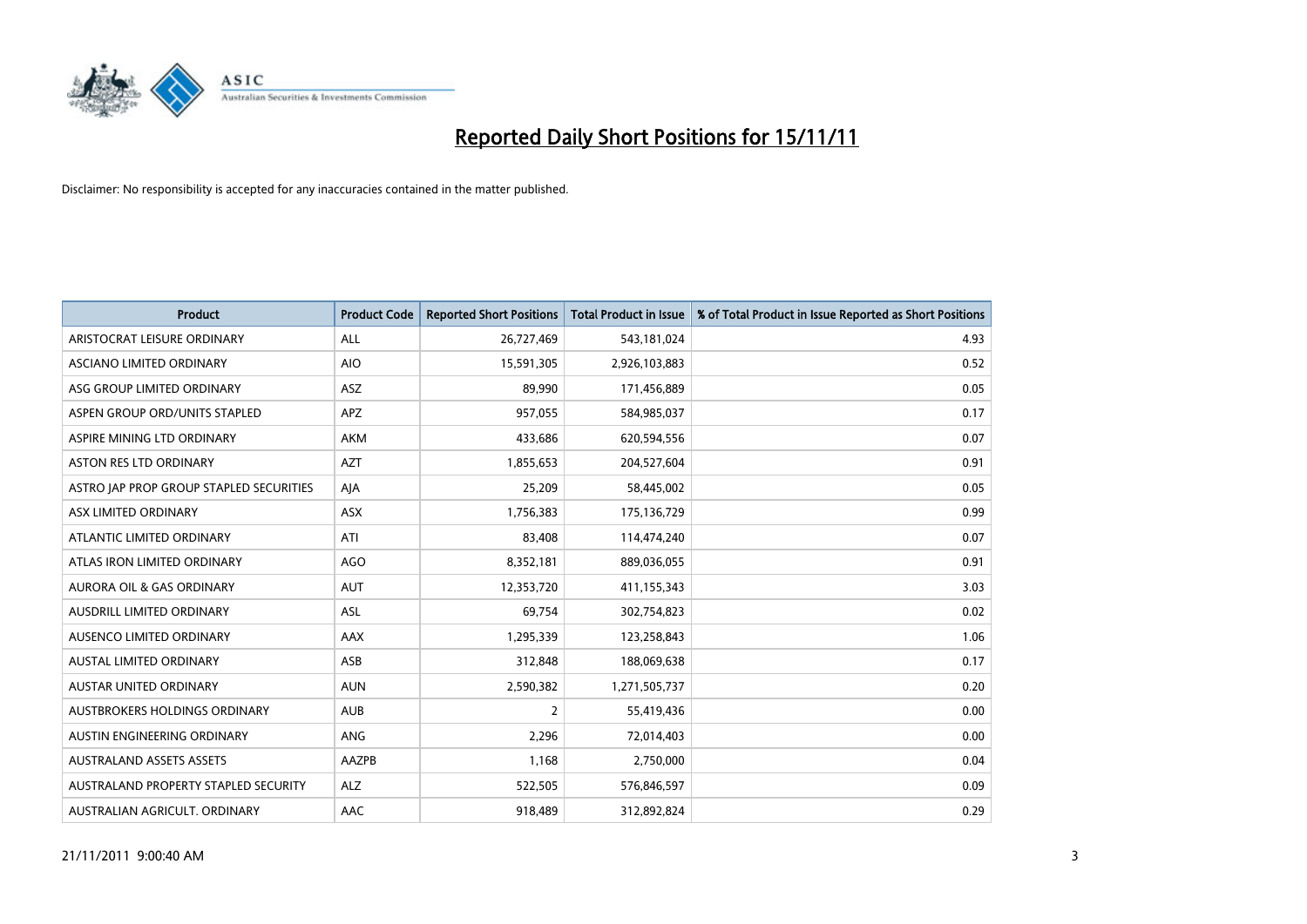

| <b>Product</b>                       | <b>Product Code</b> | <b>Reported Short Positions</b> | Total Product in Issue | % of Total Product in Issue Reported as Short Positions |
|--------------------------------------|---------------------|---------------------------------|------------------------|---------------------------------------------------------|
| <b>AUSTRALIAN EDUCATION UNITS</b>    | <b>AEU</b>          | 625,000                         | 175,465,397            | 0.36                                                    |
| AUSTRALIAN INFRASTR. UNITS/ORDINARY  | <b>AIX</b>          | 12,778,051                      | 620,733,944            | 2.05                                                    |
| AUSTRALIAN MINES LTD ORDINARY        | <b>AUZ</b>          | 1,400,000                       | 636,910,317            | 0.22                                                    |
| AUSTRALIAN PHARM. ORDINARY           | API                 | 658,268                         | 488,115,883            | 0.13                                                    |
| AUTOMOTIVE HOLDINGS ORDINARY         | AHE                 | 2,720                           | 260,579,682            | 0.00                                                    |
| AVEXA LIMITED ORDINARY               | <b>AVX</b>          | 243,657                         | 847,688,779            | 0.03                                                    |
| AWE LIMITED ORDINARY                 | AWE                 | 2,524,708                       | 521,871,941            | 0.48                                                    |
| AZUMAH RESOURCES ORDINARY            | <b>AZM</b>          | 510,786                         | 282,020,356            | 0.18                                                    |
| BANDANNA ENERGY ORDINARY             | <b>BND</b>          | 1,014,113                       | 528,481,199            | 0.18                                                    |
| BANK OF QUEENSLAND. ORDINARY         | <b>BOQ</b>          | 11,500,863                      | 225,369,547            | 5.08                                                    |
| <b>BANNERMAN RESOURCES ORDINARY</b>  | <b>BMN</b>          | 124,866                         | 234,435,934            | 0.05                                                    |
| <b>BASE RES LIMITED ORDINARY</b>     | <b>BSE</b>          | 1,354,001                       | 460,440,029            | 0.29                                                    |
| <b>BATHURST RESOURCES ORDINARY</b>   | <b>BTU</b>          | 8,750,410                       | 688,747,997            | 1.28                                                    |
| <b>BAUXITE RESOURCE LTD ORDINARY</b> | <b>BAU</b>          | 111,797                         | 235,379,896            | 0.05                                                    |
| <b>BC IRON LIMITED ORDINARY</b>      | <b>BCI</b>          | 288,926                         | 95,311,000             | 0.31                                                    |
| BEACH ENERGY LIMITED ORDINARY        | <b>BPT</b>          | 6,737,850                       | 1,107,635,932          | 0.61                                                    |
| BEADELL RESOURCE LTD ORDINARY        | <b>BDR</b>          | 2,096,553                       | 657,906,946            | 0.33                                                    |
| BENDIGO AND ADELAIDE ORDINARY        | <b>BEN</b>          | 5,689,020                       | 365,816,262            | 1.55                                                    |
| BERKELEY RESOURCES ORDINARY          | <b>BKY</b>          | 201,658                         | 174,298,273            | 0.11                                                    |
| BETASHARES ASX RES ETF UNITS         | <b>ORE</b>          | 88,220                          | 4,519,665              | 1.95                                                    |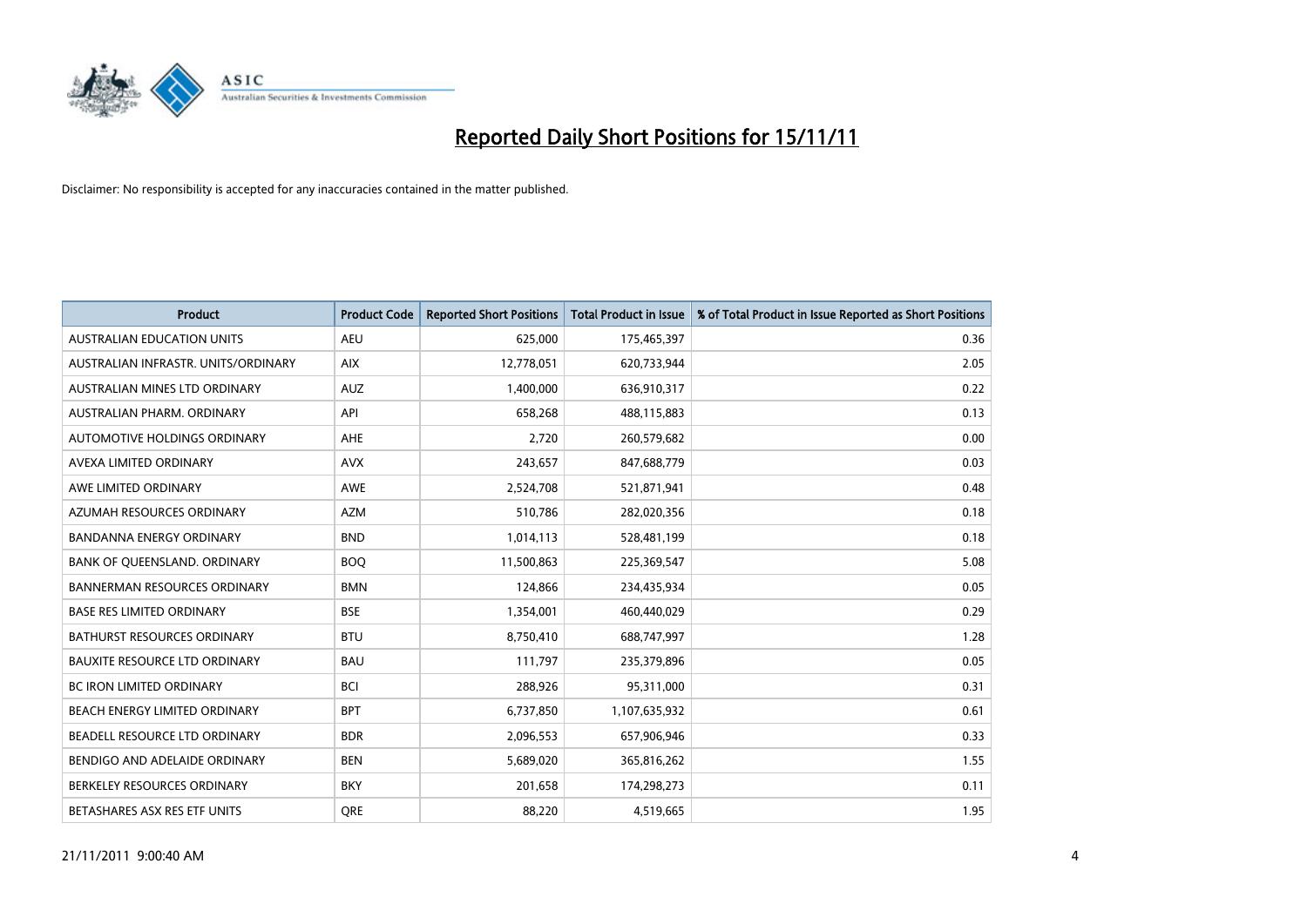

| <b>Product</b>                       | <b>Product Code</b> | <b>Reported Short Positions</b> | <b>Total Product in Issue</b> | % of Total Product in Issue Reported as Short Positions |
|--------------------------------------|---------------------|---------------------------------|-------------------------------|---------------------------------------------------------|
| <b>BHP BILLITON LIMITED ORDINARY</b> | <b>BHP</b>          | 25,861,003                      | 3,211,496,105                 | 0.80                                                    |
| <b>BILLABONG ORDINARY</b>            | <b>BBG</b>          | 27,478,158                      | 255,102,103                   | 10.79                                                   |
| <b>BIOTA HOLDINGS ORDINARY</b>       | <b>BTA</b>          | 1,459,237                       | 181,703,711                   | 0.80                                                    |
| <b>BISALLOY STEEL ORDINARY</b>       | <b>BIS</b>          | 84,480                          | 216,455,965                   | 0.04                                                    |
| BKI INVESTMENT LTD ORDINARY          | BKI                 | 508                             | 425,549,573                   | 0.00                                                    |
| <b>BLACKTHORN RESOURCES ORDINARY</b> | <b>BTR</b>          | 35,848                          | 122,918,000                   | 0.03                                                    |
| <b>BLUESCOPE STEEL LTD ORDINARY</b>  | <b>BSL</b>          | 86,197,205                      | 1,849,170,356                 | 4.67                                                    |
| <b>BOART LONGYEAR ORDINARY</b>       | <b>BLY</b>          | 7,067,530                       | 461,163,412                   | 1.52                                                    |
| <b>BOOM LOGISTICS ORDINARY</b>       | <b>BOL</b>          | 337,999                         | 465,011,147                   | 0.07                                                    |
| BORAL LIMITED, ORDINARY              | <b>BLD</b>          | 34,428,908                      | 744,729,957                   | 4.61                                                    |
| BOTSWANA METALS LTD ORDINARY         | <b>BML</b>          | 7,000                           | 143,717,013                   | 0.00                                                    |
| <b>BOW ENERGY LIMITED ORDINARY</b>   | <b>BOW</b>          | 1,611,310                       | 361,926,672                   | 0.45                                                    |
| <b>BRADKEN LIMITED ORDINARY</b>      | <b>BKN</b>          | 3,352,071                       | 166,621,942                   | 2.01                                                    |
| <b>BRAMBLES LIMITED ORDINARY</b>     | <b>BXB</b>          | 14,407,190                      | 1,480,303,867                 | 0.97                                                    |
| <b>BREVILLE GROUP LTD ORDINARY</b>   | <b>BRG</b>          | 2,739                           | 130,095,322                   | 0.00                                                    |
| BRICKWORKS LIMITED ORDINARY          | <b>BKW</b>          | 81,413                          | 147,567,333                   | 0.06                                                    |
| <b>BROCKMAN RESOURCES ORDINARY</b>   | <b>BRM</b>          | 64,123                          | 144,803,151                   | 0.04                                                    |
| BT INVESTMENT MNGMNT ORDINARY        | <b>BTT</b>          | 1,249,790                       | 267,906,977                   | 0.47                                                    |
| <b>BURU ENERGY ORDINARY</b>          | <b>BRU</b>          | 652,577                         | 213,963,477                   | 0.31                                                    |
| <b>BWP TRUST ORDINARY UNITS</b>      | <b>BWP</b>          | 453.596                         | 520,012,793                   | 0.08                                                    |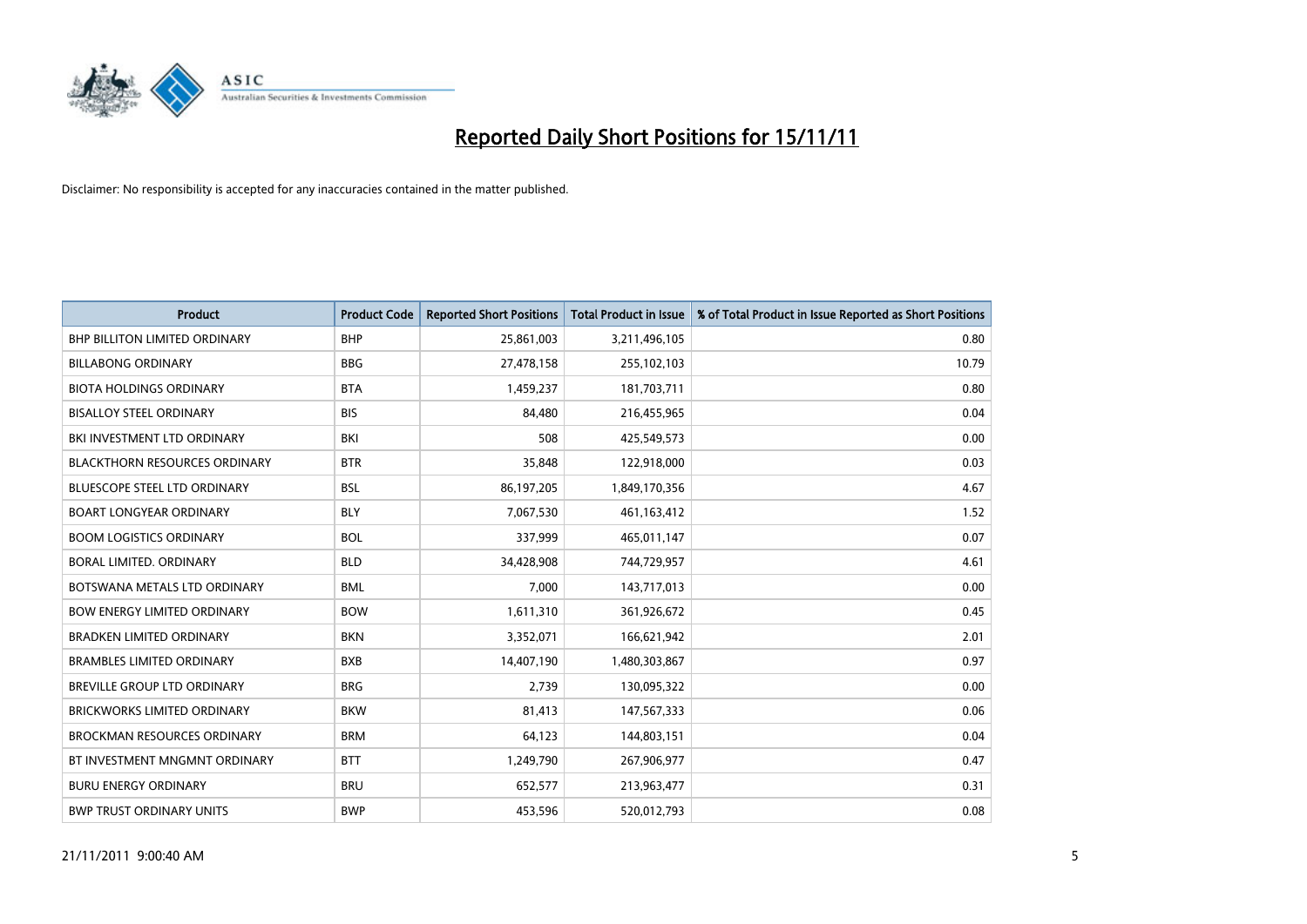

| <b>Product</b>                             | <b>Product Code</b> | <b>Reported Short Positions</b> | <b>Total Product in Issue</b> | % of Total Product in Issue Reported as Short Positions |
|--------------------------------------------|---------------------|---------------------------------|-------------------------------|---------------------------------------------------------|
| CABCHARGE AUSTRALIA ORDINARY               | CAB                 | 622,515                         | 120,437,014                   | 0.52                                                    |
| CALTEX AUSTRALIA ORDINARY                  | <b>CTX</b>          | 5,855,317                       | 270,000,000                   | 2.18                                                    |
| <b>CAMPBELL BROTHERS ORDINARY</b>          | CPB                 | 402,569                         | 67,503,411                    | 0.59                                                    |
| CAPE LAMBERT RES LTD ORDINARY              | <b>CFE</b>          | 1,154,394                       | 652,171,792                   | 0.17                                                    |
| CARABELLA RES LTD ORDINARY                 | <b>CLR</b>          | 8,358                           | 98,778,296                    | 0.01                                                    |
| <b>CARBON ENERGY DEFERRED</b>              | <b>CNXN</b>         | 38,792                          | 87,314,732                    | 0.04                                                    |
| <b>CARBON ENERGY ORDINARY</b>              | <b>CNX</b>          | 407,530                         | 698,517,858                   | 0.06                                                    |
| CARDNO LIMITED ORDINARY                    | <b>CDD</b>          | 477                             | 110,301,978                   | 0.00                                                    |
| CARNARVON PETROLEUM ORDINARY               | <b>CVN</b>          | 1,515,495                       | 690,320,634                   | 0.22                                                    |
| CARNEGIE WAVE ENERGY ORDINARY              | <b>CWE</b>          | 83,000                          | 901,487,627                   | 0.01                                                    |
| CARPATHIAN RESOURCES ORDINARY              | <b>CPN</b>          | 75,000                          | 265,533,501                   | 0.03                                                    |
| CARPENTARIA EXP. LTD ORDINARY              | CAP                 | 9,777                           | 98,991,301                    | 0.01                                                    |
| CARSALES.COM LTD ORDINARY                  | <b>CRZ</b>          | 14,657,734                      | 233,971,831                   | 6.26                                                    |
| <b>CASH CONVERTERS ORDINARY</b>            | CCV                 | 55,296                          | 379,761,025                   | 0.01                                                    |
| <b>CASPIAN OIL &amp; GAS ORDINARY</b>      | CIG                 | 50,000                          | 1,331,500,513                 | 0.00                                                    |
| <b>CELLNET GROUP ORDINARY</b>              | <b>CLT</b>          | 1,342                           | 61,231,382                    | 0.00                                                    |
| CENTRAL PETROLEUM ORDINARY                 | <b>CTP</b>          | 11,455                          | 1,073,304,842                 | 0.00                                                    |
| <b>CENTRO PROPERTIES UNITS/ORD STAPLED</b> | <b>CNP</b>          | 2,537                           | 972,414,514                   | 0.00                                                    |
| CENTRO RETAIL GROUP STAPLED SECURITIES     | <b>CER</b>          | 965,465                         | 2,286,399,424                 | 0.04                                                    |
| <b>CERAMIC FUEL CELLS ORDINARY</b>         | CFU                 | 152,384                         | 1,262,577,415                 | 0.02                                                    |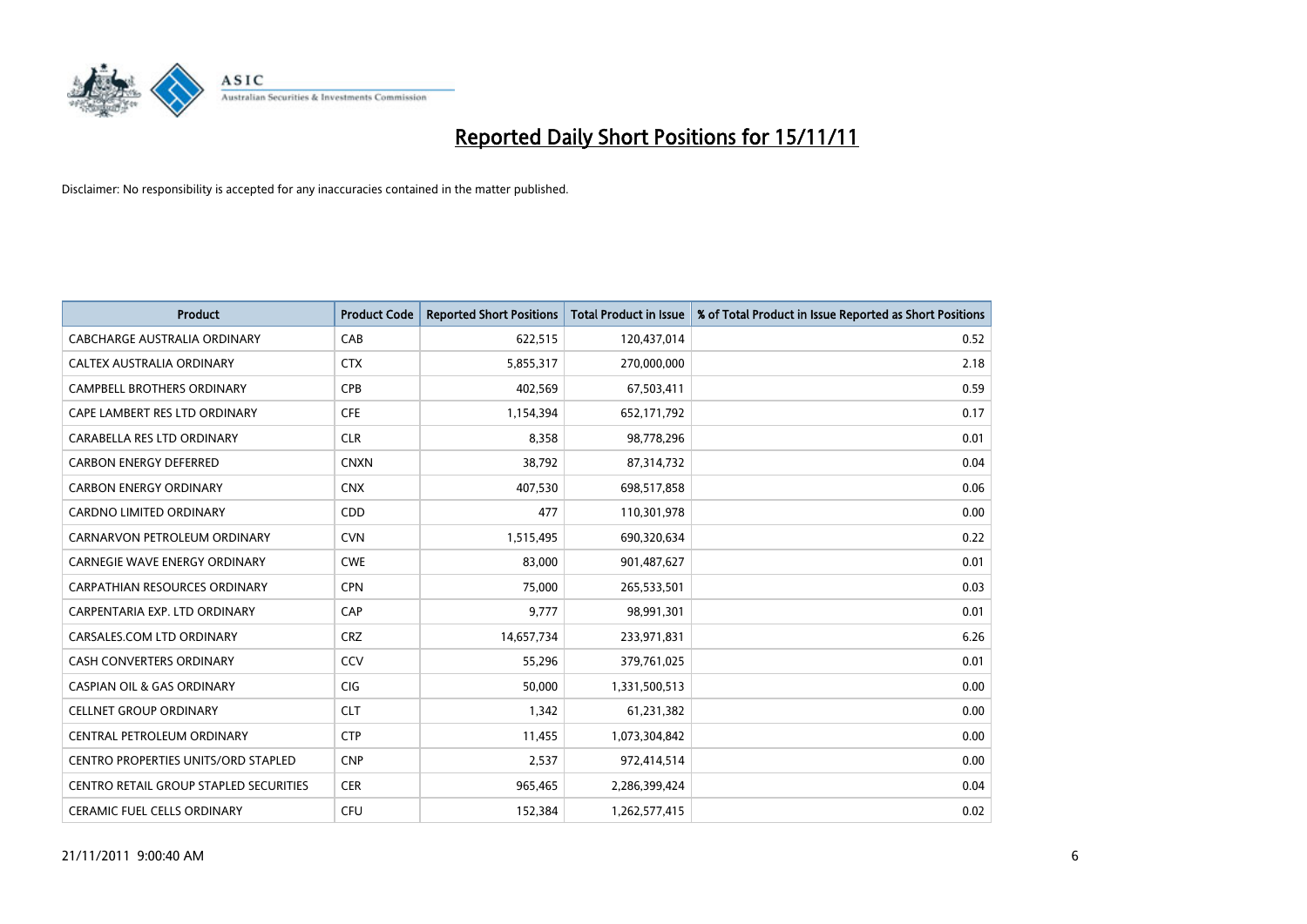

| <b>Product</b>                           | <b>Product Code</b> | <b>Reported Short Positions</b> | <b>Total Product in Issue</b> | % of Total Product in Issue Reported as Short Positions |
|------------------------------------------|---------------------|---------------------------------|-------------------------------|---------------------------------------------------------|
| <b>CFS RETAIL PROPERTY UNITS</b>         | <b>CFX</b>          | 64,544,615                      | 2,839,591,911                 | 2.29                                                    |
| CGA MINING LIMITED ORDINARY              | <b>CGX</b>          | 154,665                         | 333,475,726                   | 0.04                                                    |
| <b>CHALICE GOLD MINES ORDINARY</b>       | <b>CHN</b>          | 200                             | 250,030,886                   | 0.00                                                    |
| CHALLENGER DIV.PRO. STAPLED UNITS        | <b>CDI</b>          | 108,397                         | 888,390,542                   | 0.01                                                    |
| <b>CHALLENGER INFRAST, STAPLED UNITS</b> | <b>CIF</b>          | 56,143                          | 316,223,785                   | 0.02                                                    |
| <b>CHALLENGER LIMITED ORDINARY</b>       | CGF                 | 4,030,460                       | 553,340,221                   | 0.73                                                    |
| <b>CHANDLER MACLEOD LTD ORDINARY</b>     | <b>CMG</b>          | 11,970                          | 466,466,720                   | 0.00                                                    |
| CHARTER HALL GROUP STAPLED US PROHIBIT.  | <b>CHC</b>          | 233,422                         | 308,040,283                   | 0.06                                                    |
| <b>CHARTER HALL OFFICE UNIT</b>          | COO                 | 4,009,272                       | 493,319,730                   | 0.80                                                    |
| <b>CHARTER HALL RETAIL UNITS</b>         | <b>COR</b>          | 1,379,980                       | 299,628,571                   | 0.47                                                    |
| CITIGOLD CORP LTD ORDINARY               | <b>CTO</b>          | 2,059,217                       | 1,105,078,301                 | 0.18                                                    |
| CLINUVEL PHARMACEUT, ORDINARY            | <b>CUV</b>          | 4,127                           | 30,394,206                    | 0.01                                                    |
| <b>CLOUGH LIMITED ORDINARY</b>           | <b>CLO</b>          | 96,937                          | 768,956,269                   | 0.01                                                    |
| <b>COAL &amp; ALLIED ORDINARY</b>        | <b>CNA</b>          | 690                             | 86,584,735                    | 0.00                                                    |
| COAL OF AFRICA LTD ORDINARY              | <b>CZA</b>          | 342,894                         | 611,960,610                   | 0.05                                                    |
| COALSPUR MINES LTD ORDINARY              | <b>CPL</b>          | 455,556                         | 579,768,744                   | 0.06                                                    |
| COCA-COLA AMATIL ORDINARY                | <b>CCL</b>          | 7,776,821                       | 759,567,552                   | 0.99                                                    |
| COCHLEAR LIMITED ORDINARY                | <b>COH</b>          | 2,899,809                       | 56,902,433                    | 5.09                                                    |
| COCKATOO COAL ORDINARY                   | <b>COK</b>          | 6,416,655                       | 1,016,196,908                 | 0.62                                                    |
| <b>COKAL LTD ORDINARY</b>                | <b>CKA</b>          | 392,815                         | 132,245,134                   | 0.30                                                    |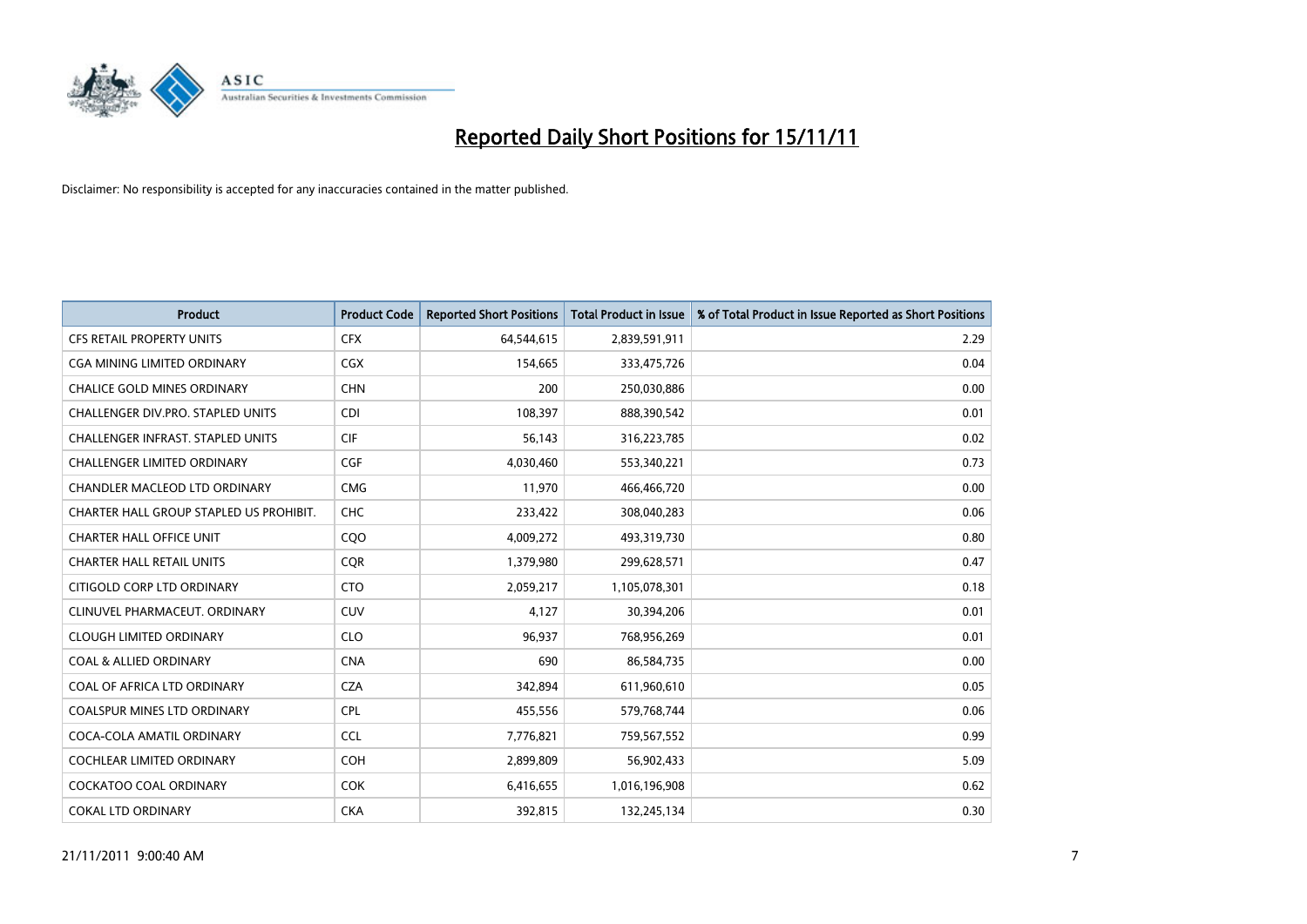

| <b>Product</b>                          | <b>Product Code</b> | <b>Reported Short Positions</b> | <b>Total Product in Issue</b> | % of Total Product in Issue Reported as Short Positions |
|-----------------------------------------|---------------------|---------------------------------|-------------------------------|---------------------------------------------------------|
| <b>COLLINS FOODS LTD ORDINARY</b>       | <b>CKF</b>          | 409,740                         | 93,000,003                    | 0.44                                                    |
| COMMONWEALTH BANK, ORDINARY             | <b>CBA</b>          | 19,249,679                      | 1,576,237,644                 | 1.21                                                    |
| <b>COMMONWEALTH PROP ORDINARY UNITS</b> | <b>CPA</b>          | 23,809,710                      | 2,458,123,552                 | 0.97                                                    |
| <b>COMPASS RESOURCES ORDINARY</b>       | <b>CMR</b>          | 160,952                         | 147,402,920                   | 0.11                                                    |
| <b>COMPUTERSHARE LTD ORDINARY</b>       | <b>CPU</b>          | 4,234,312                       | 555,664,059                   | 0.74                                                    |
| CONSOLIDATED MEDIA, ORDINARY            | <b>CMJ</b>          | 1,312,253                       | 561,834,996                   | 0.23                                                    |
| <b>CONTANGO MICROCAP ORDINARY</b>       | <b>CTN</b>          | 7,500                           | 147,467,406                   | 0.01                                                    |
| CONTINENTAL COAL LTD ORDINARY           | CCC                 | 119,800                         | 372,662,917                   | 0.03                                                    |
| COOPER ENERGY LTD ORDINARY              | COE                 | 89,539                          | 292,576,001                   | 0.03                                                    |
| <b>COPPER STRIKE LTD ORDINARY</b>       | <b>CSE</b>          | 714                             | 129,455,571                   | 0.00                                                    |
| <b>CORDLIFE LIMITED ORDINARY</b>        | CBB                 |                                 | 150,887,354                   | 0.00                                                    |
| <b>COUNT FINANCIAL ORDINARY</b>         | COU                 | 827,842                         | 262,282,684                   | 0.31                                                    |
| <b>CREDIT CORP GROUP ORDINARY</b>       | CCP                 | 3,691                           | 45,571,114                    | 0.01                                                    |
| <b>CROMWELL PROP STAPLED SECURITIES</b> | <b>CMW</b>          | 819,631                         | 966,845,859                   | 0.09                                                    |
| <b>CROWN LIMITED ORDINARY</b>           | <b>CWN</b>          | 878,958                         | 728,394,185                   | 0.11                                                    |
| <b>CSG LIMITED ORDINARY</b>             | CSV                 | 583,129                         | 282,567,499                   | 0.21                                                    |
| <b>CSL LIMITED ORDINARY</b>             | <b>CSL</b>          | 2,267,615                       | 525,052,639                   | 0.39                                                    |
| <b>CSR LIMITED ORDINARY</b>             | <b>CSR</b>          | 15,092,949                      | 506,000,315                   | 3.00                                                    |
| <b>CUDECO LIMITED ORDINARY</b>          | CDU                 | 1,366,628                       | 159,849,865                   | 0.85                                                    |
| DART ENERGY LTD ORDINARY                | <b>DTE</b>          | 5,798,621                       | 734,931,470                   | 0.79                                                    |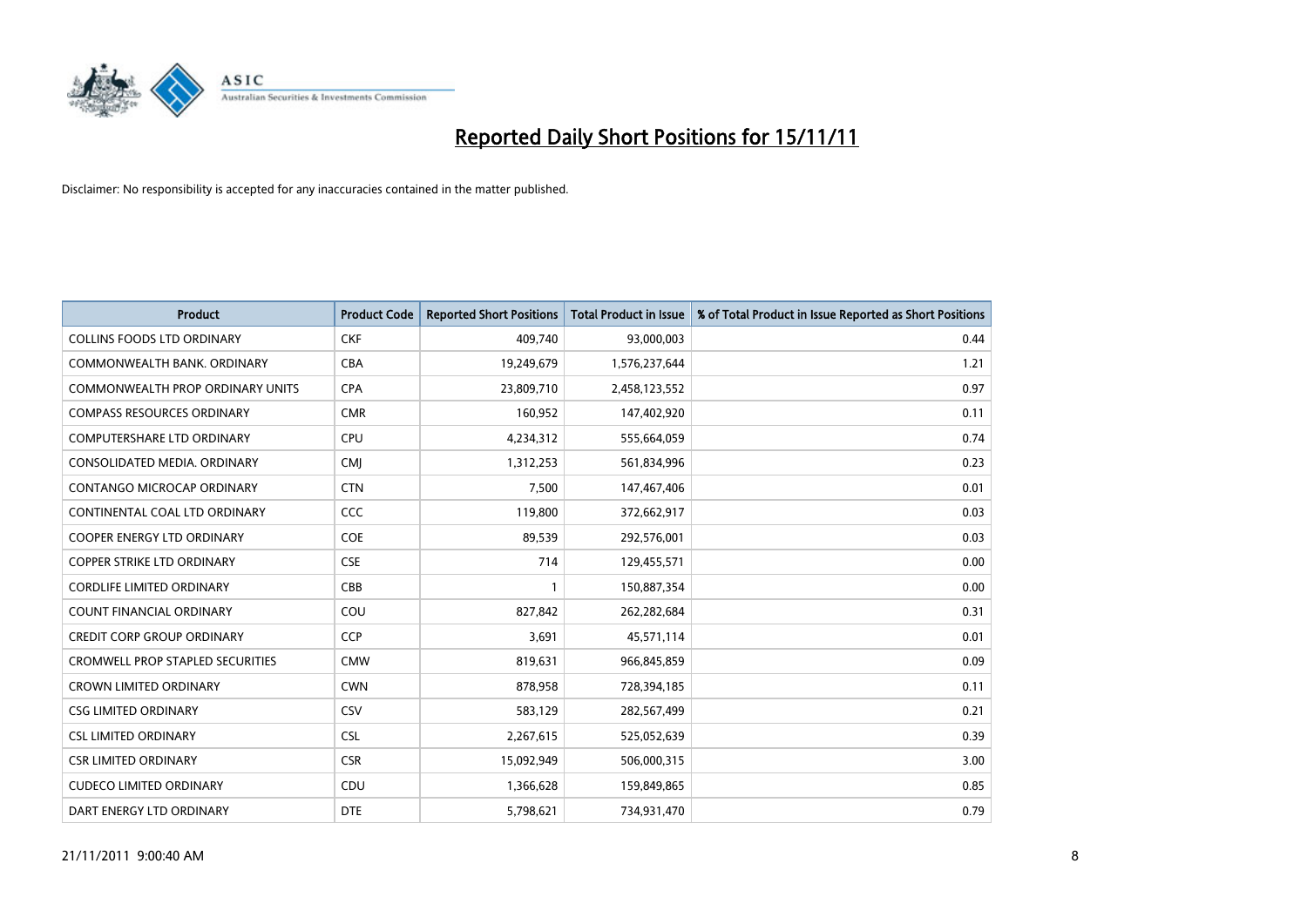

| <b>Product</b>                       | <b>Product Code</b> | <b>Reported Short Positions</b> | <b>Total Product in Issue</b> | % of Total Product in Issue Reported as Short Positions |
|--------------------------------------|---------------------|---------------------------------|-------------------------------|---------------------------------------------------------|
| DAVID JONES LIMITED ORDINARY         | <b>DJS</b>          | 49,395,102                      | 524,940,325                   | 9.42                                                    |
| DECMIL GROUP LIMITED ORDINARY        | <b>DCG</b>          | 42,393                          | 124,269,568                   | 0.02                                                    |
| DEEP YELLOW LIMITED ORDINARY         | <b>DYL</b>          | 15,876                          | 1,128,506,403                 | 0.00                                                    |
| DEVINE LIMITED DEFERRED SETTLEMENT   | <b>DVNDA</b>        | 175                             | 158,729,556                   | 0.00                                                    |
| DEXUS PROPERTY GROUP STAPLED UNITS   | <b>DXS</b>          | 14,783,073                      | 4,839,024,176                 | 0.29                                                    |
| DISCOVERY METALS LTD ORDINARY        | <b>DML</b>          | 6,613,513                       | 439,128,231                   | 1.50                                                    |
| DOMINO PIZZA ENTERPR ORDINARY        | <b>DMP</b>          | 102,753                         | 69,134,674                    | 0.15                                                    |
| DOWNER EDI LIMITED ORDINARY          | <b>DOW</b>          | 6,053,444                       | 429,100,296                   | 1.40                                                    |
| DUET GROUP STAPLED US PROHIBIT.      | <b>DUE</b>          | 8,615,254                       | 1,091,628,341                 | 0.79                                                    |
| <b>DULUXGROUP LIMITED ORDINARY</b>   | <b>DLX</b>          | 8,593,485                       | 367,456,259                   | 2.34                                                    |
| EASTERN STAR GAS ORDINARY            | ESG                 | 1,582,116                       | 997,447,041                   | 0.15                                                    |
| ECHO ENTERTAINMENT ORDINARY          | <b>EGP</b>          | 2,276,893                       | 688,019,737                   | 0.32                                                    |
| <b>ELDERS LIMITED ORDINARY</b>       | <b>ELD</b>          | 15,517,113                      | 448,598,480                   | 3.45                                                    |
| ELDORADO GOLD CORP CDI 1:1           | EAU                 | 16,152                          | 9,672,394                     | 0.17                                                    |
| ELEMENTAL MINERALS ORDINARY          | <b>ELM</b>          | 347,662                         | 223,241,064                   | 0.16                                                    |
| ELEMENTOS LIMITED ORDINARY           | <b>ELT</b>          | 16                              | 77,068,979                    | 0.00                                                    |
| ELIXIR PETROLEUM LTD ORDINARY        | <b>EXR</b>          | 324,400                         | 217,288,472                   | 0.15                                                    |
| <b>EMECO HOLDINGS ORDINARY</b>       | <b>EHL</b>          | 1,486,772                       | 631,237,586                   | 0.24                                                    |
| <b>ENERGY RESOURCES ORDINARY 'A'</b> | <b>ERA</b>          | 9,368,708                       | 439,534,227                   | 2.13                                                    |
| ENERGY WORLD CORPOR. ORDINARY        | <b>EWC</b>          | 16,925,507                      | 1,734,166,672                 | 0.98                                                    |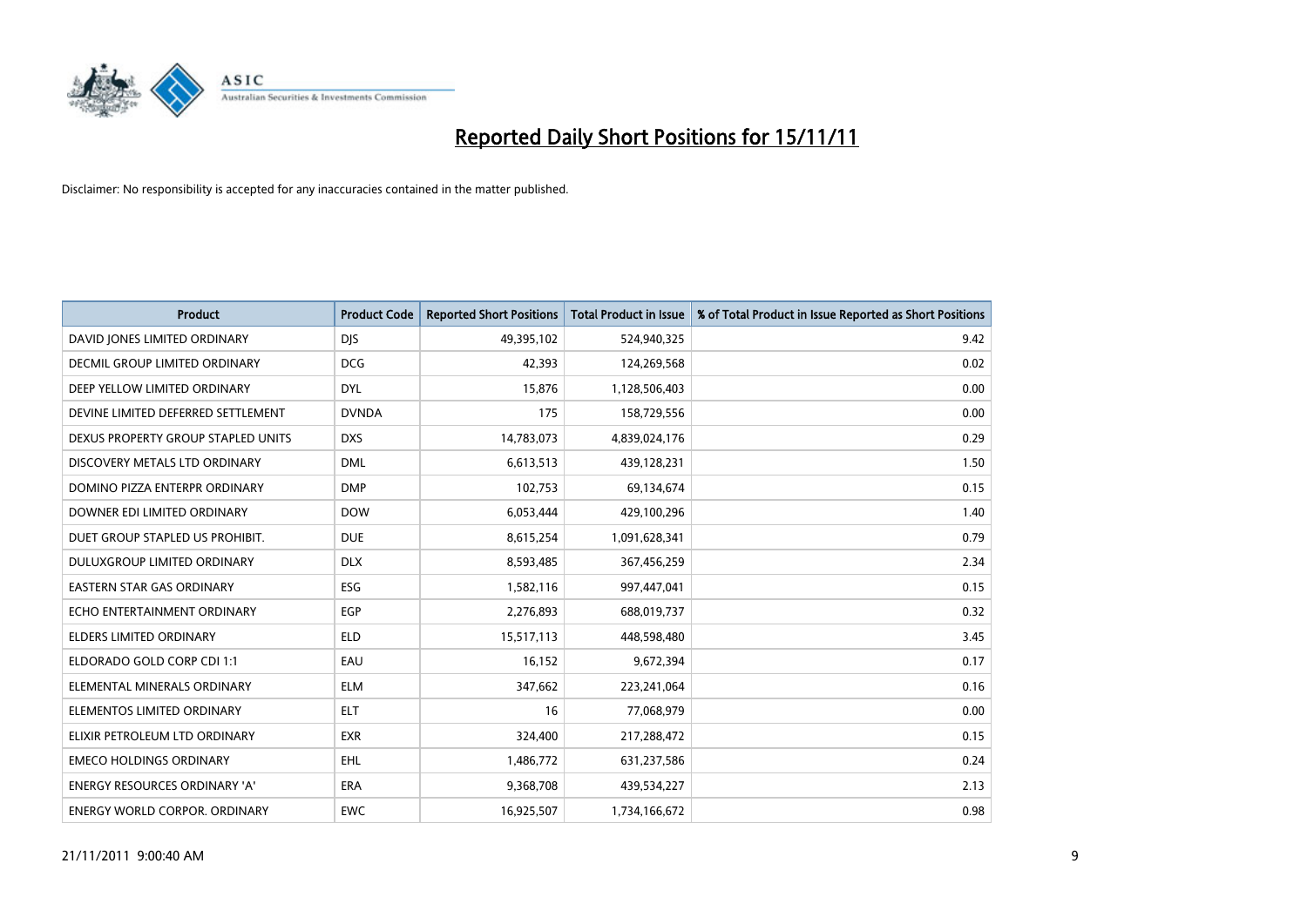

| <b>Product</b>                        | <b>Product Code</b> | <b>Reported Short Positions</b> | Total Product in Issue | % of Total Product in Issue Reported as Short Positions |
|---------------------------------------|---------------------|---------------------------------|------------------------|---------------------------------------------------------|
| <b>ENTEK ENERGY LTD ORDINARY</b>      | ETE                 | 489,903                         | 510,657,387            | 0.10                                                    |
| <b>ENTELLECT LIMITED ORDINARY</b>     | <b>ESN</b>          | 464,050                         | 985,337,932            | 0.05                                                    |
| <b>ENVESTRA LIMITED ORDINARY</b>      | <b>ENV</b>          | 3,422,271                       | 1,547,890,032          | 0.22                                                    |
| EVOLUTION MINING LTD ORDINARY         | <b>EVN</b>          | 1,059,642                       | 595,851,060            | 0.17                                                    |
| EXOMA ENERGY LIMITED ORDINARY         | <b>EXE</b>          | 281.678                         | 417,357,759            | 0.07                                                    |
| <b>EXTRACT RESOURCES ORDINARY</b>     | <b>EXT</b>          | 435,069                         | 251,159,163            | 0.15                                                    |
| FAIRFAX MEDIA LTD ORDINARY            | <b>FXI</b>          | 291,476,620                     | 2,351,955,725          | 12.41                                                   |
| <b>FAR LTD ORDINARY</b>               | <b>FAR</b>          | 21,000,000                      | 1,245,401,164          | 1.69                                                    |
| FISHER & PAYKEL APP. ORDINARY         | <b>FPA</b>          | 18,298                          | 724,235,162            | 0.00                                                    |
| FISHER & PAYKEL H. ORDINARY           | <b>FPH</b>          | 53,999                          | 525,387,386            | 0.01                                                    |
| FKP PROPERTY GROUP STAPLED SECURITIES | <b>FKP</b>          | 21,744,525                      | 1,197,968,723          | 1.80                                                    |
| FLEETWOOD CORP ORDINARY               | <b>FWD</b>          | 225,527                         | 58,696,301             | 0.38                                                    |
| FLETCHER BUILDING ORDINARY            | <b>FBU</b>          | 8,606,016                       | 680,739,504            | 1.24                                                    |
| FLEXIGROUP LIMITED ORDINARY           | <b>FXL</b>          | 615,394                         | 277,862,586            | 0.22                                                    |
| FLIGHT CENTRE ORDINARY                | <b>FLT</b>          | 7,479,516                       | 99,990,391             | 7.47                                                    |
| FLINDERS MINES LTD ORDINARY           | <b>FMS</b>          | 21,174,822                      | 1,821,300,404          | 1.16                                                    |
| <b>FOCUS MINERALS LTD ORDINARY</b>    | <b>FML</b>          | 3,990,548                       | 4,320,773,701          | 0.09                                                    |
| FORGE GROUP LIMITED ORDINARY          | FGE                 | 100,148                         | 83,429,014             | 0.12                                                    |
| FORTE ENERGY NL ORDINARY              | <b>FTE</b>          | 2,658,986                       | 695,589,311            | 0.38                                                    |
| FORTESCUE METALS GRP ORDINARY         | <b>FMG</b>          | 73,779,528                      | 3,113,798,659          | 2.34                                                    |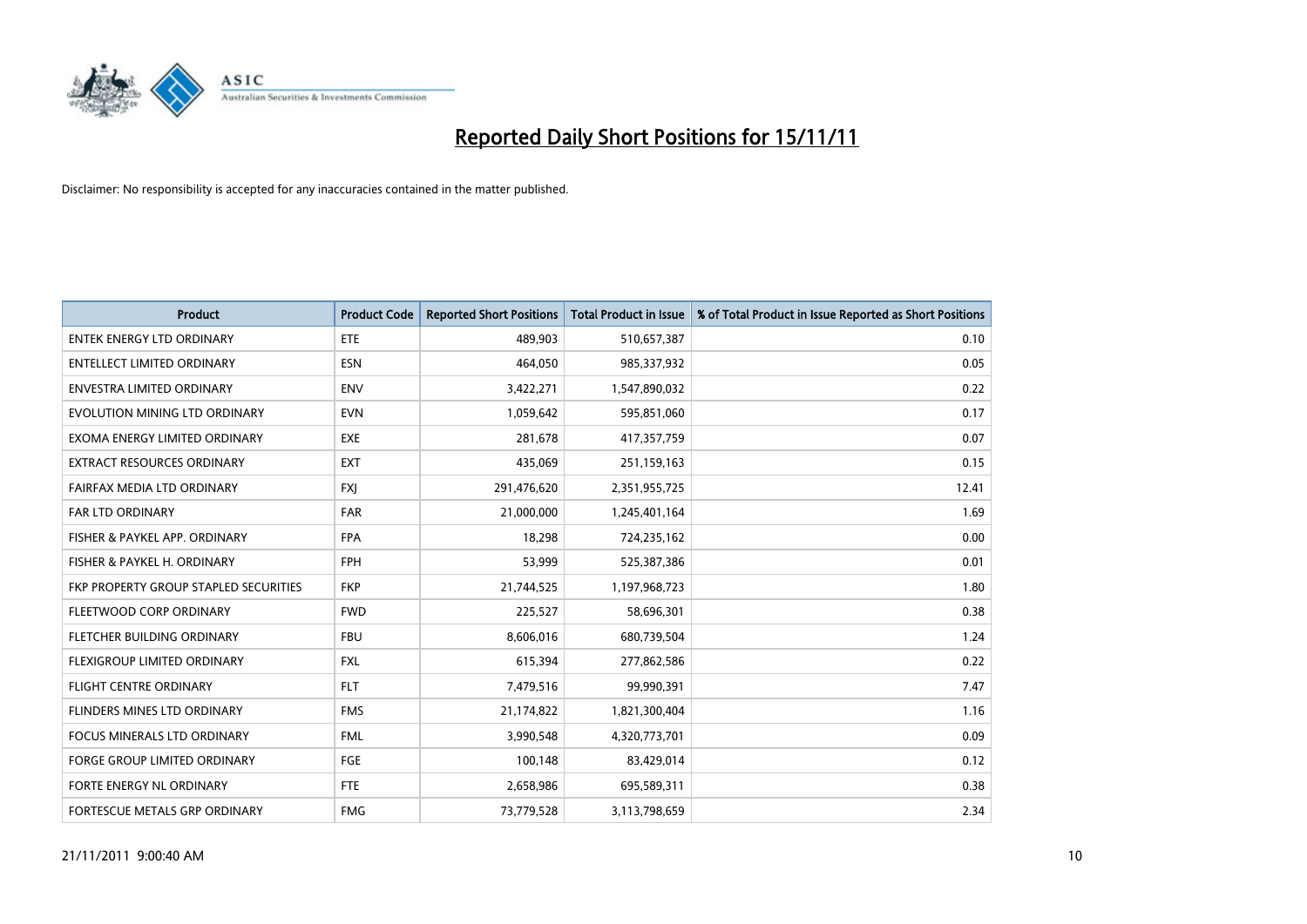

| <b>Product</b>                            | <b>Product Code</b> | <b>Reported Short Positions</b> | <b>Total Product in Issue</b> | % of Total Product in Issue Reported as Short Positions |
|-------------------------------------------|---------------------|---------------------------------|-------------------------------|---------------------------------------------------------|
| <b>FOSTER'S GROUP ORDINARY</b>            | FGL                 | 10,065,522                      | 1,941,514,539                 | 0.50                                                    |
| FTD CORPORATION ORDINARY                  | <b>FTD</b>          | 8,088                           | 36,474,593                    | 0.02                                                    |
| <b>FUNTASTIC LIMITED ORDINARY</b>         | <b>FUN</b>          | 322,528                         | 340,997,682                   | 0.09                                                    |
| <b>G.U.D. HOLDINGS ORDINARY</b>           | GUD                 | 451,191                         | 70,107,387                    | 0.64                                                    |
| <b>GALAXY RESOURCES ORDINARY</b>          | GXY                 | 2,592,228                       | 323,327,000                   | 0.79                                                    |
| <b>GEODYNAMICS LIMITED ORDINARY</b>       | GDY                 | 34,227                          | 337,942,224                   | 0.01                                                    |
| <b>GINDALBIE METALS LTD ORDINARY</b>      | GBG                 | 23,494,470                      | 1,135,565,349                 | 2.07                                                    |
| <b>GLOBAL MINING ORDINARY</b>             | <b>GMI</b>          | 8,951                           | 184,894,556                   | 0.00                                                    |
| <b>GLOUCESTER COAL ORDINARY</b>           | GCL                 | 915,351                         | 202,905,967                   | 0.46                                                    |
| <b>GME RESOURCES LTD ORDINARY</b>         | <b>GME</b>          | 800                             | 322,635,902                   | 0.00                                                    |
| <b>GOLD ONE INT LTD ORDINARY</b>          | GDO                 | 2,408,476                       | 809,324,408                   | 0.29                                                    |
| <b>GOLDEN WEST RESOURCE ORDINARY</b>      | <b>GWR</b>          | 1,617                           | 192,082,567                   | 0.00                                                    |
| <b>GOODMAN FIELDER. ORDINARY</b>          | GFF                 | 23,372,783                      | 1,955,559,207                 | 1.19                                                    |
| <b>GOODMAN GROUP STAPLED US PROHIBIT.</b> | <b>GMG</b>          | 25,624,260                      | 7,394,907,651                 | 0.33                                                    |
| <b>GPT GROUP STAPLED SEC.</b>             | <b>GPT</b>          | 17,378,503                      | 1,836,242,729                 | 0.92                                                    |
| <b>GRAINCORP LIMITED A CLASS ORDINARY</b> | <b>GNC</b>          | 622,298                         | 198,318,900                   | 0.30                                                    |
| <b>GRANGE RESOURCES. ORDINARY</b>         | GRR                 | 245,389                         | 1,153,937,134                 | 0.01                                                    |
| <b>GREENCAP LIMITED ORDINARY</b>          | GCG                 |                                 | 262,515,385                   | 0.00                                                    |
| <b>GREENLAND MIN EN LTD ORDINARY</b>      | GGG                 | 2,932,902                       | 410,407,582                   | 0.70                                                    |
| <b>GRYPHON MINERALS LTD ORDINARY</b>      | GRY                 | 2,674,380                       | 300,122,058                   | 0.90                                                    |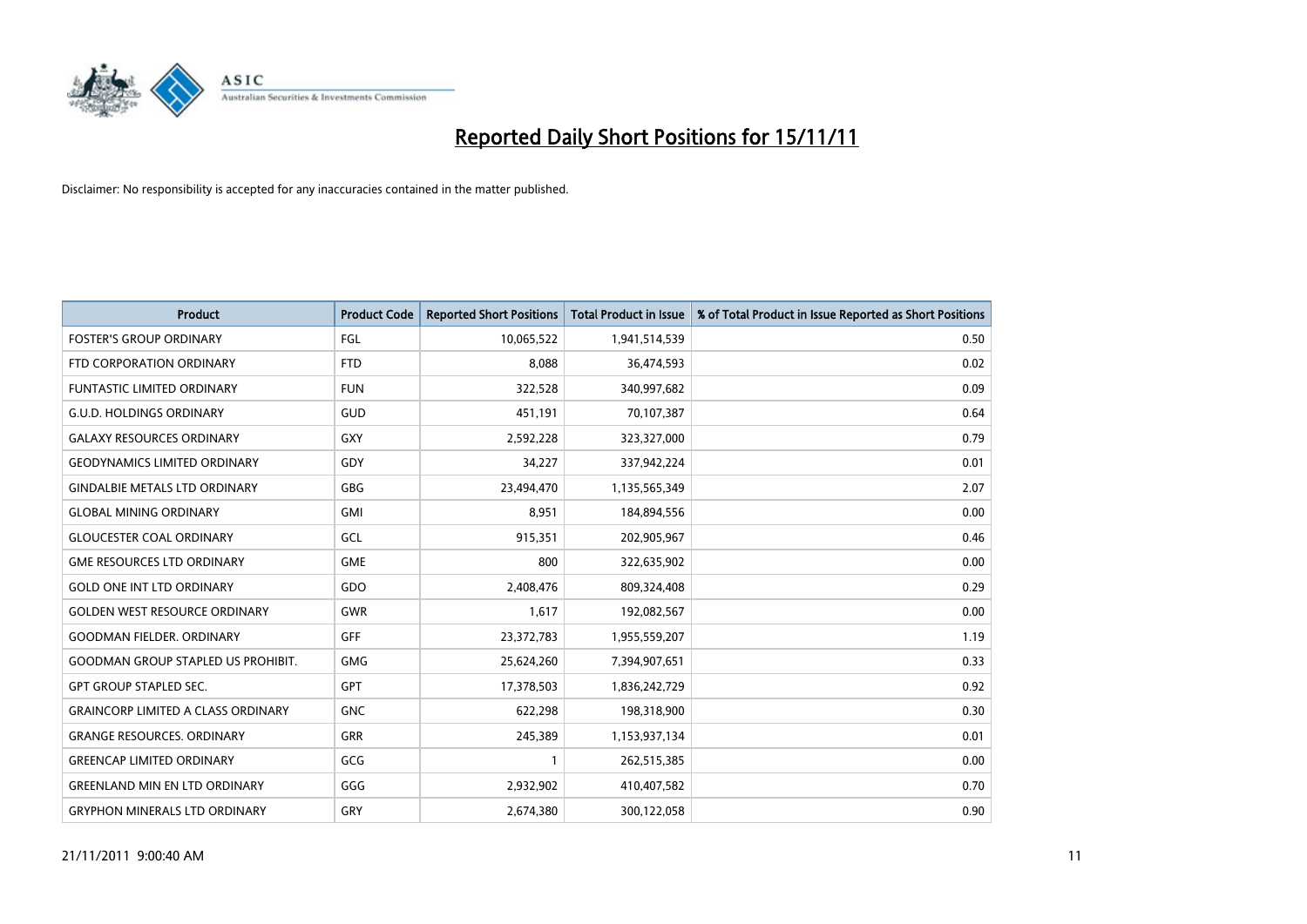

| <b>Product</b>                           | <b>Product Code</b> | <b>Reported Short Positions</b> | <b>Total Product in Issue</b> | % of Total Product in Issue Reported as Short Positions |
|------------------------------------------|---------------------|---------------------------------|-------------------------------|---------------------------------------------------------|
| <b>GUILDFORD COAL LTD ORDINARY</b>       | <b>GUF</b>          | 2,078,568                       | 219,654,168                   | 0.94                                                    |
| <b>GUINNESS PEAT GROUP. CDI 1:1</b>      | <b>GPG</b>          | 54                              | 279,637,888                   | 0.00                                                    |
| <b>GUNNS LIMITED ORDINARY</b>            | <b>GNS</b>          | 43,394,552                      | 848,401,559                   | 5.10                                                    |
| <b>GWA GROUP LTD ORDINARY</b>            | <b>GWA</b>          | 9,279,258                       | 301,525,014                   | 3.07                                                    |
| HARVEY NORMAN ORDINARY                   | <b>HVN</b>          | 49,026,583                      | 1,062,316,784                 | 4.64                                                    |
| HASTIE GROUP LIMITED DEFERRED SETTLEMENT | <b>HSTDA</b>        | 3,503                           | 137,348,666                   | 0.00                                                    |
| HASTINGS DIVERSIFIED STAPLED SECURITY    | <b>HDF</b>          | 3,510,144                       | 530,001,072                   | 0.67                                                    |
| <b>HEARTWARE INT INC CDI 35:1</b>        | <b>HIN</b>          | 272,008                         | 48,598,550                    | 0.56                                                    |
| <b>HENDERSON GROUP CDI 1:1</b>           | <b>HGG</b>          | 13,194,764                      | 654,840,720                   | 2.01                                                    |
| HFA HOLDINGS LIMITED ORDINARY            | <b>HFA</b>          | 8,273                           | 117,332,831                   | 0.00                                                    |
| <b>HIGHLANDS PACIFIC ORDINARY</b>        | <b>HIG</b>          | 2,412,201                       | 686,082,148                   | 0.35                                                    |
| HILLGROVE RES LTD ORDINARY               | <b>HGO</b>          | 1,467,190                       | 793,698,575                   | 0.19                                                    |
| HILLS HOLDINGS LTD ORDINARY              | <b>HIL</b>          | 4,129,918                       | 247,364,903                   | 1.65                                                    |
| HORIZON OIL LIMITED ORDINARY             | <b>HZN</b>          | 18,276,303                      | 1,130,811,515                 | 1.62                                                    |
| HUNNU COAL LIMITED ORDINARY              | <b>HUN</b>          | 11,689                          | 218,565,002                   | 0.01                                                    |
| <b>ICON ENERGY LIMITED ORDINARY</b>      | <b>ICN</b>          | 2,830                           | 469,301,394                   | 0.00                                                    |
| <b>IINET LIMITED ORDINARY</b>            | <b>IIN</b>          | 112,435                         | 149,787,226                   | 0.08                                                    |
| ILUKA RESOURCES ORDINARY                 | ILU                 | 4,768,866                       | 418,700,517                   | 1.12                                                    |
| <b>IMDEX LIMITED ORDINARY</b>            | <b>IMD</b>          | 539,301                         | 204,447,435                   | 0.25                                                    |
| IMF (AUSTRALIA) LTD ORDINARY             | <b>IMF</b>          | 324,756                         | 123,828,193                   | 0.26                                                    |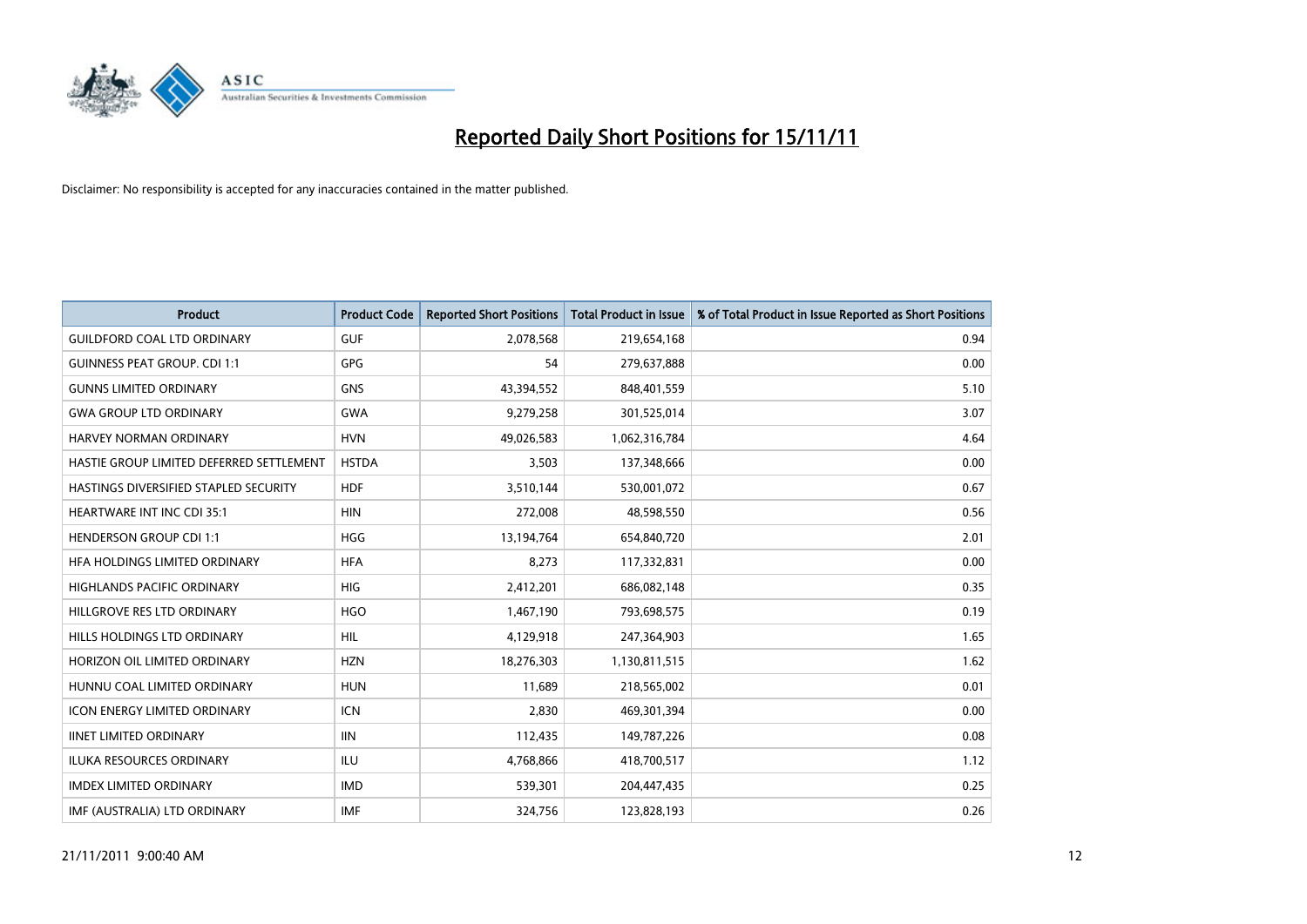

| <b>Product</b>                                | <b>Product Code</b> | <b>Reported Short Positions</b> | <b>Total Product in Issue</b> | % of Total Product in Issue Reported as Short Positions |
|-----------------------------------------------|---------------------|---------------------------------|-------------------------------|---------------------------------------------------------|
| <b>IMX RESOURCES LTD ORDINARY</b>             | <b>IXR</b>          | 20,000                          | 262,612,803                   | 0.01                                                    |
| <b>INCITEC PIVOT ORDINARY</b>                 | IPL                 | 1,341,302                       | 1,628,730,107                 | 0.07                                                    |
| <b>INDEPENDENCE GROUP ORDINARY</b>            | <b>IGO</b>          | 4,990,752                       | 202,907,135                   | 2.47                                                    |
| INDOPHIL RESOURCES ORDINARY                   | <b>IRN</b>          | 1,537,969                       | 995,437,860                   | 0.17                                                    |
| <b>INDUSTREA LIMITED ORDINARY</b>             | IDL                 | 1,193,880                       | 364,733,566                   | 0.32                                                    |
| <b>INFIGEN ENERGY STAPLED SECURITIES</b>      | <b>IFN</b>          | 5,608,043                       | 762,265,972                   | 0.74                                                    |
| ING RE COM GROUP STAPLED SECURITIES           | ILF.                | 3.583                           | 441,029,194                   | 0.00                                                    |
| <b>INSURANCE AUSTRALIA ORDINARY</b>           | IAG                 | 10,818,133                      | 2,079,034,021                 | 0.51                                                    |
| INTEGRA MINING LTD. ORDINARY                  | <b>IGR</b>          | 4,615,656                       | 843,743,881                   | 0.54                                                    |
| <b>INTREPID MINES ORDINARY</b>                | <b>IAU</b>          | 2,388,539                       | 522,391,334                   | 0.46                                                    |
| <b>INVESTA OFFICE FUND STAPLED SECURITIES</b> | <b>IOF</b>          | 9,253,662                       | 2,657,463,999                 | 0.33                                                    |
| <b>INVOCARE LIMITED ORDINARY</b>              | <b>IVC</b>          | 1,184,765                       | 110,030,298                   | 1.08                                                    |
| <b>ION LIMITED ORDINARY</b>                   | <b>ION</b>          | 164.453                         | 256,365,105                   | 0.06                                                    |
| <b>IOOF HOLDINGS LTD ORDINARY</b>             | IFL.                | 766.866                         | 229,794,395                   | 0.34                                                    |
| <b>IRESS MARKET TECH. ORDINARY</b>            | <b>IRE</b>          | 1,177,607                       | 127,036,010                   | 0.93                                                    |
| <b>IRON ORE HOLDINGS ORDINARY</b>             | <b>IOH</b>          | 14.525                          | 166,087,005                   | 0.01                                                    |
| ISHARES GLOBAL 100 CDI 1:1                    | <b>IOO</b>          | 5,506                           | 10,600,000                    | 0.05                                                    |
| ISHARES MSCI AUS 200 ISHARES MSCI AUS 200     | IOZ                 | 73,933                          | 2,326,394                     | 3.18                                                    |
| ISHARES MSCI EM MKTS CDI 1:1                  | IEM                 | 25,899                          | 425,700,000                   | 0.01                                                    |
| ISHARES S&P 500 CDI 1:1                       | <b>IVV</b>          | 766                             | 116,350,000                   | 0.00                                                    |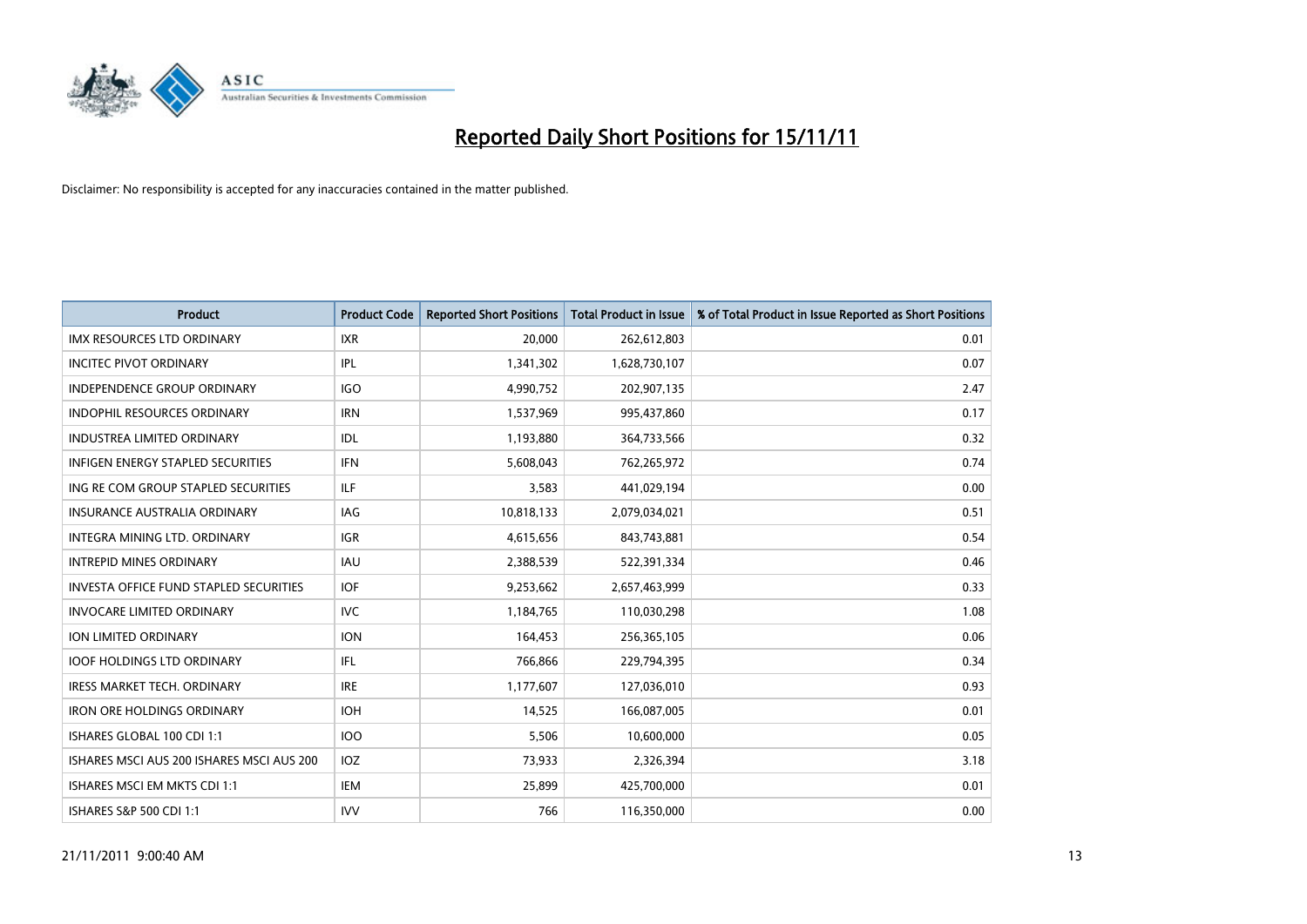

| <b>Product</b>                                  | <b>Product Code</b> | <b>Reported Short Positions</b> | <b>Total Product in Issue</b> | % of Total Product in Issue Reported as Short Positions |
|-------------------------------------------------|---------------------|---------------------------------|-------------------------------|---------------------------------------------------------|
| <b>ISHARES S&amp;P EU 350 CDI 1:1</b>           | <b>IEU</b>          | 21                              | 50,800,000                    | 0.00                                                    |
| ISHARES S&P HIGH DIV ISHARES S&P HIGH DIV       | <b>IHD</b>          | 99,572                          | 2,201,253                     | 4.52                                                    |
| ISHARES SMALL ORDS ISHARES SMALL ORDS           | <b>ISO</b>          | 867,080                         | 5,401,916                     | 16.05                                                   |
| <b>IVANHOE AUSTRALIA ORDINARY</b>               | <b>IVA</b>          | 428,783                         | 552,011,545                   | 0.07                                                    |
| <b>IAMES HARDIE INDUST CHESS DEPOSITARY INT</b> | <b>IHX</b>          | 19,065,807                      | 435,640,582                   | 4.38                                                    |
| <b>JAMESON RESOURCES ORDINARY</b>               | <b>JAL</b>          | 1,600,000                       | 95,828,865                    | 1.67                                                    |
| <b>IB HI-FI LIMITED ORDINARY</b>                | <b>IBH</b>          | 19,960,635                      | 98,833,643                    | 20.20                                                   |
| <b>JUPITER MINES ORDINARY</b>                   | <b>IMS</b>          | 3,634                           | 1,823,490,836                 | 0.00                                                    |
| KAGARA LTD ORDINARY                             | KZL                 | 11,117,532                      | 718,307,956                   | 1.53                                                    |
| KAROON GAS AUSTRALIA ORDINARY                   | <b>KAR</b>          | 4,138,983                       | 221,420,769                   | 1.85                                                    |
| KATHMANDU HOLD LTD ORDINARY                     | <b>KMD</b>          | 2,144,999                       | 200,000,000                   | 1.07                                                    |
| <b>KEYBRIDGE CAPITAL ORDINARY</b>               | <b>KBC</b>          | 5.999                           | 172,070,564                   | 0.00                                                    |
| KIMBERLEY METALS LTD ORDINARY                   | <b>KBL</b>          | 1,820                           | 164,752,978                   | 0.00                                                    |
| KINGSGATE CONSOLID, ORDINARY                    | <b>KCN</b>          | 3,630,625                       | 139,123,167                   | 2.61                                                    |
| KINGSROSE MINING LTD ORDINARY                   | <b>KRM</b>          | 1,053,824                       | 267,448,726                   | 0.39                                                    |
| LEIGHTON HOLDINGS ORDINARY                      | LEI                 | 7,207,817                       | 336,515,596                   | 2.10                                                    |
| LEND LEASE GROUP UNIT/ORD STAPLED               | <b>LLC</b>          | 1,759,444                       | 571,804,090                   | 0.29                                                    |
| LINC ENERGY LTD ORDINARY                        | <b>LNC</b>          | 6,421,944                       | 503,418,900                   | 1.25                                                    |
| LIOUEFIED NATURAL ORDINARY                      | LNG                 | 370,140                         | 267,699,015                   | 0.14                                                    |
| LYNAS CORPORATION ORDINARY                      | <b>LYC</b>          | 105,252,959                     | 1,713,846,913                 | 6.10                                                    |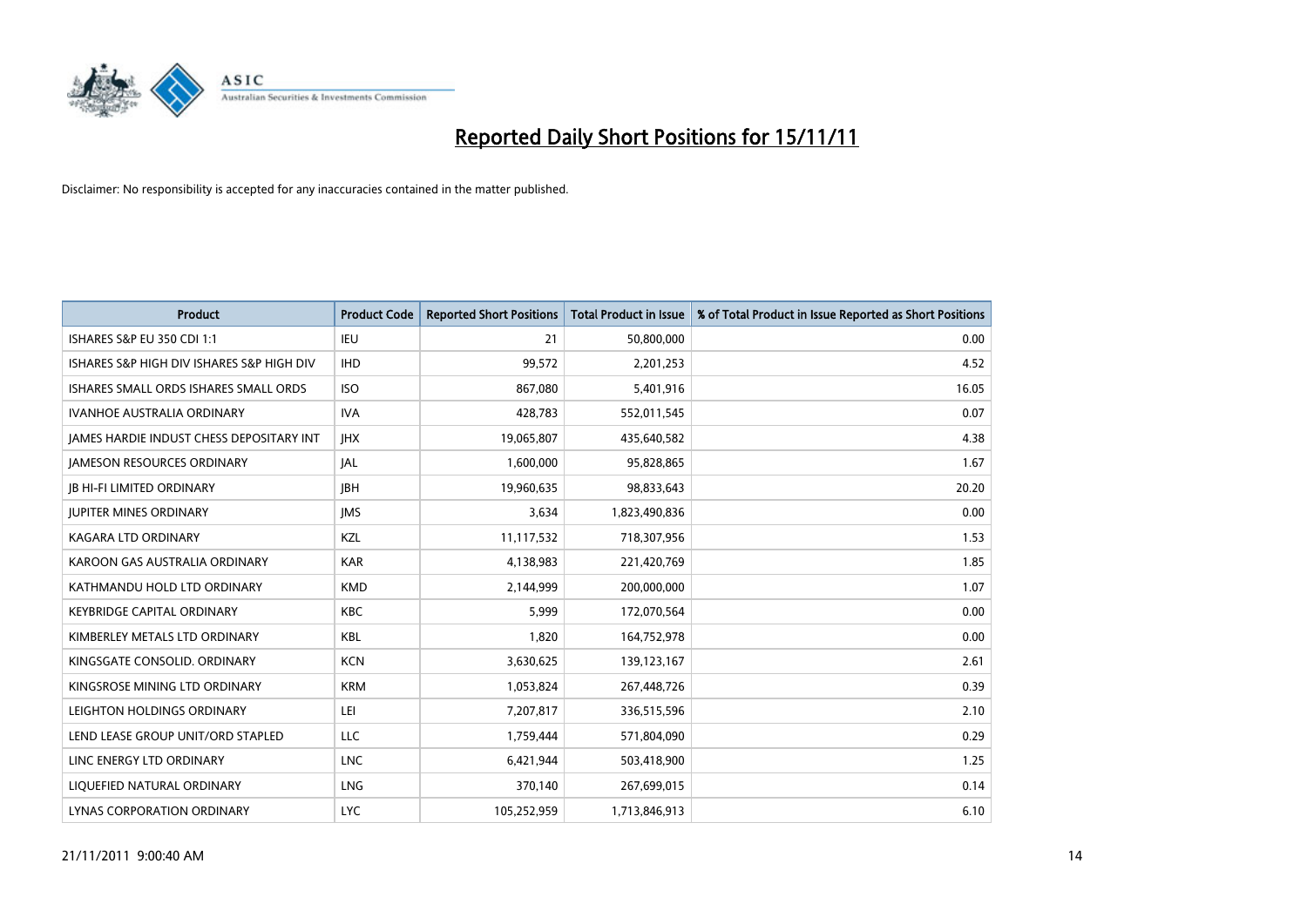

| <b>Product</b>                        | <b>Product Code</b> | <b>Reported Short Positions</b> | Total Product in Issue | % of Total Product in Issue Reported as Short Positions |
|---------------------------------------|---------------------|---------------------------------|------------------------|---------------------------------------------------------|
| M2 TELECOMMUNICATION ORDINARY         | <b>MTU</b>          | 66.443                          | 124,493,385            | 0.05                                                    |
| MACARTHUR COAL ORDINARY               | <b>MCC</b>          | 810,746                         | 302,092,343            | 0.26                                                    |
| <b>MACMAHON HOLDINGS ORDINARY</b>     | <b>MAH</b>          | 3,865,244                       | 738,631,705            | 0.52                                                    |
| MACQ ATLAS ROADS GRP ORDINARY STAPLED | <b>MOA</b>          | 13,215,151                      | 464,279,594            | 2.86                                                    |
| MACQUARIE GROUP LTD ORDINARY          | MQG                 | 5,238,573                       | 348,285,032            | 1.44                                                    |
| MAP GROUP STAPLED US PROHIBIT.        | <b>MAP</b>          | 7,082,127                       | 1,861,210,782          | 0.39                                                    |
| <b>MARENGO MINING ORDINARY</b>        | <b>MGO</b>          | 39,850                          | 1,002,399,863          | 0.00                                                    |
| <b>MATRIX C &amp; E LTD ORDINARY</b>  | <b>MCE</b>          | 320.442                         | 77,081,507             | 0.41                                                    |
| MCMILLAN SHAKESPEARE ORDINARY         | <b>MMS</b>          | 11,081                          | 68,357,790             | 0.02                                                    |
| MCPHERSON'S LTD ORDINARY              | <b>MCP</b>          | 14.050                          | 72,401,758             | 0.02                                                    |
| MEDUSA MINING LTD ORDINARY            | <b>MML</b>          | 786,420                         | 188,827,911            | 0.41                                                    |
| MELBOURNE IT LIMITED ORDINARY         | MLB                 | 136,142                         | 81,352,178             | 0.17                                                    |
| MEO AUSTRALIA LTD ORDINARY            | <b>MEO</b>          | 332,510                         | 539,913,260            | 0.06                                                    |
| <b>MERMAID MARINE ORDINARY</b>        | <b>MRM</b>          | 606,439                         | 217,810,915            | 0.28                                                    |
| MESOBLAST LIMITED ORDINARY            | <b>MSB</b>          | 6,486,305                       | 280,425,258            | 2.33                                                    |
| METALS X LIMITED ORDINARY             | <b>MLX</b>          | 326,940                         | 1,330,804,811          | 0.03                                                    |
| METCASH LIMITED ORDINARY              | <b>MTS</b>          | 30,454,468                      | 771,343,008            | 3.92                                                    |
| METGASCO LIMITED ORDINARY             | <b>MEL</b>          | 235,435                         | 337,396,221            | 0.07                                                    |
| METMINCO LIMITED ORDINARY             | <b>MNC</b>          | 1,683,013                       | 1,462,616,146          | 0.12                                                    |
| MHM METALS LIMITED ORDINARY           | <b>MHM</b>          | 258,654                         | 102,434,203            | 0.25                                                    |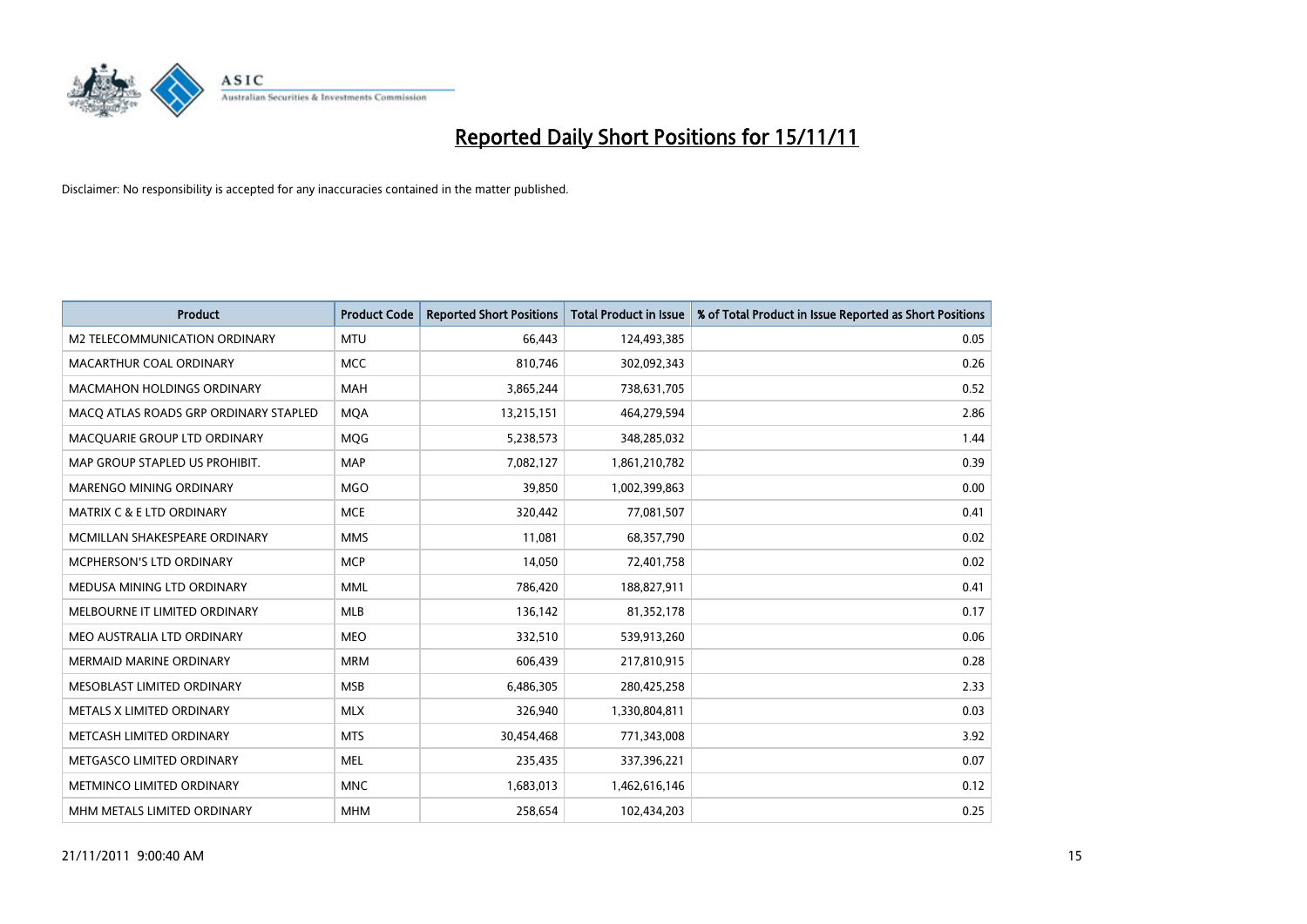

| <b>Product</b>                       | <b>Product Code</b> | <b>Reported Short Positions</b> | <b>Total Product in Issue</b> | % of Total Product in Issue Reported as Short Positions |
|--------------------------------------|---------------------|---------------------------------|-------------------------------|---------------------------------------------------------|
| MICLYN EXP OFFSHR ORDINARY           | <b>MIO</b>          | 19,297                          | 274,618,684                   | 0.01                                                    |
| MINCOR RESOURCES NL ORDINARY         | <b>MCR</b>          | 1,147,096                       | 196,180,804                   | 0.58                                                    |
| MINEMAKERS LIMITED ORDINARY          | <b>MAK</b>          | 44,227                          | 227,540,432                   | 0.02                                                    |
| MINERAL DEPOSITS ORDINARY            | <b>MDL</b>          | 464,472                         | 83,538,786                    | 0.56                                                    |
| MINERAL RESOURCES, ORDINARY          | <b>MIN</b>          | 1,069,414                       | 184,311,989                   | 0.56                                                    |
| MIRABELA NICKEL LTD ORDINARY         | <b>MBN</b>          | 16,066,540                      | 491,781,237                   | 3.28                                                    |
| MIRVAC GROUP STAPLED SECURITIES      | <b>MGR</b>          | 28,988,674                      | 3,416,924,188                 | 0.84                                                    |
| MOLOPO ENERGY LTD ORDINARY           | <b>MPO</b>          | 1,692,735                       | 245,579,810                   | 0.69                                                    |
| MOLY MINES LIMITED ORDINARY          | <b>MOL</b>          | 14,867                          | 384,893,989                   | 0.00                                                    |
| <b>MONADELPHOUS GROUP ORDINARY</b>   | <b>MND</b>          | 1,291,655                       | 88,674,327                    | 1.47                                                    |
| MORTGAGE CHOICE LTD ORDINARY         | <b>MOC</b>          | 893,147                         | 119,948,255                   | 0.74                                                    |
| <b>MOUNT GIBSON IRON ORDINARY</b>    | <b>MGX</b>          | 11,057,891                      | 1,082,570,693                 | 1.02                                                    |
| MULTIPLEX SITES SITES                | <b>MXUPA</b>        | 22                              | 4,500,000                     | 0.00                                                    |
| <b>MURCHISON METALS LTD ORDINARY</b> | <b>MMX</b>          | 21,876,866                      | 442,437,524                   | 4.96                                                    |
| <b>MYER HOLDINGS LTD ORDINARY</b>    | <b>MYR</b>          | 57,500,712                      | 583,384,551                   | 9.86                                                    |
| <b>MYSTATE LIMITED ORDINARY</b>      | <b>MYS</b>          | 96,234                          | 67,463,454                    | 0.14                                                    |
| NATIONAL AUST, BANK ORDINARY         | <b>NAB</b>          | 18,854,232                      | 2,201,188,437                 | 0.83                                                    |
| NATURAL FUEL LIMITED ORDINARY        | <b>NFL</b>          |                                 | 1,121,912                     | 0.00                                                    |
| NAVIGATOR RESOURCES ORDINARY         | <b>NAV</b>          | 500                             | 2,096,093,840                 | 0.00                                                    |
| NAVITAS LIMITED ORDINARY             | <b>NVT</b>          | 2,449,920                       | 375,318,628                   | 0.64                                                    |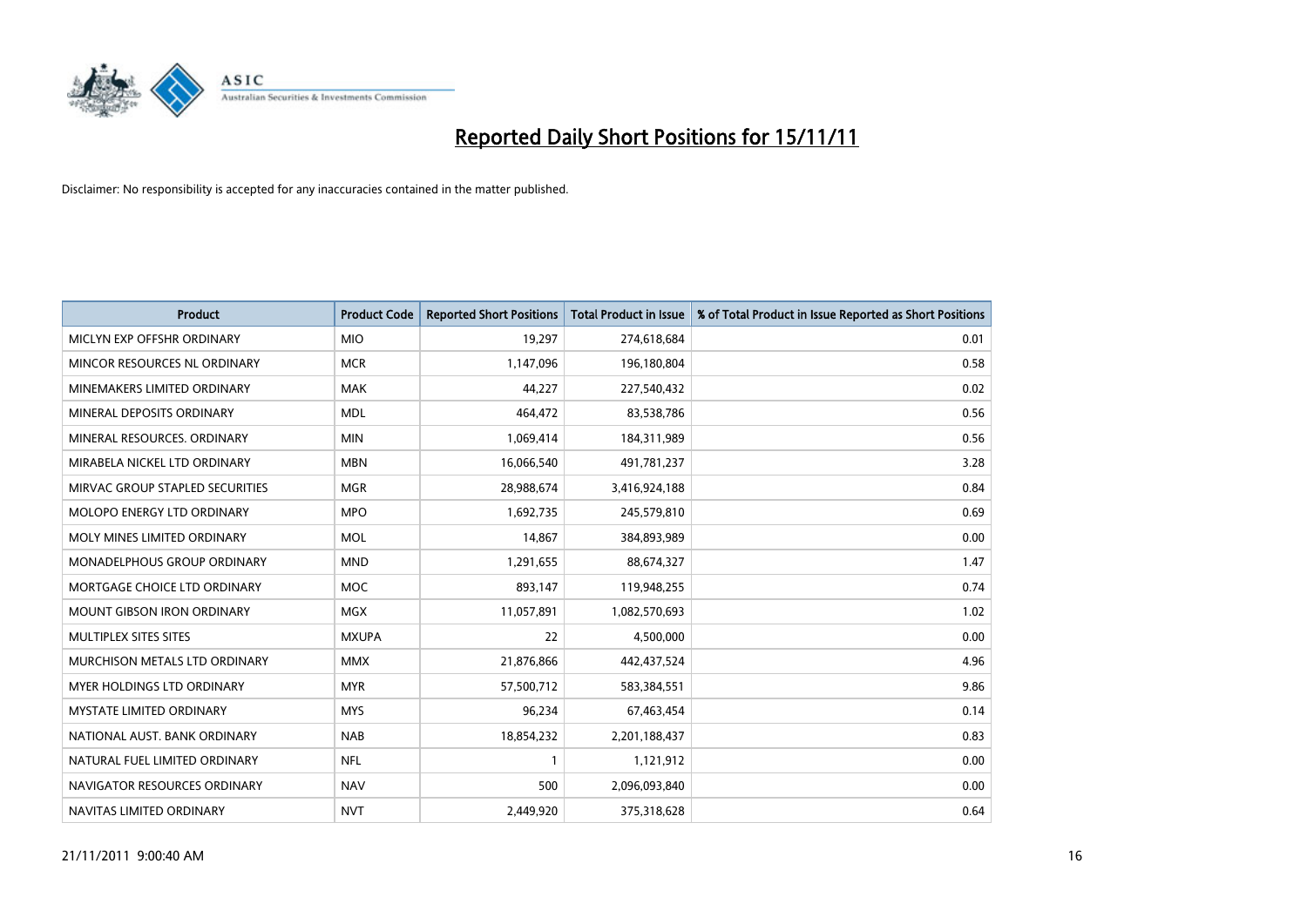

| <b>Product</b>                        | <b>Product Code</b> | <b>Reported Short Positions</b> | <b>Total Product in Issue</b> | % of Total Product in Issue Reported as Short Positions |
|---------------------------------------|---------------------|---------------------------------|-------------------------------|---------------------------------------------------------|
| NEPTUNE MARINE ORDINARY               | <b>NMS</b>          | 182,253                         | 1,748,545,632                 | 0.01                                                    |
| NEW HOPE CORPORATION ORDINARY         | <b>NHC</b>          | 643,656                         | 830,230,549                   | 0.07                                                    |
| NEWCREST MINING ORDINARY              | <b>NCM</b>          | 1,909,535                       | 765,495,616                   | 0.23                                                    |
| NEWS CORP A NON-VOTING CDI            | <b>NWSLV</b>        | 2,844,335                       | 1,717,038,800                 | 0.17                                                    |
| NEWS CORP B VOTING CDI                | <b>NWS</b>          | 3,358,570                       | 798,520,953                   | 0.40                                                    |
| NEXBIS LIMITED ORDINARY               | <b>NBS</b>          | 63,733                          | 798,356,704                   | 0.01                                                    |
| NEXUS ENERGY LIMITED ORDINARY         | <b>NXS</b>          | 7,290,413                       | 1,326,697,820                 | 0.55                                                    |
| NIB HOLDINGS LIMITED ORDINARY         | <b>NHF</b>          | 104,911                         | 466,733,110                   | 0.02                                                    |
| NIDO PETROLEUM ORDINARY               | <b>NDO</b>          | 621,404                         | 1,389,163,151                 | 0.05                                                    |
| NOBLE MINERAL RES ORDINARY            | <b>NMG</b>          | 762,861                         | 522,808,820                   | 0.15                                                    |
| NORTHERN IRON LTD ORDINARY            | <b>NFE</b>          | 767,558                         | 336,084,863                   | 0.23                                                    |
| NRW HOLDINGS LIMITED ORDINARY         | <b>NWH</b>          | 404.084                         | 278,888,011                   | 0.14                                                    |
| NUCOAL RESOURCES NL ORDINARY          | <b>NCR</b>          | 79,200                          | 441,129,875                   | 0.02                                                    |
| NUFARM LIMITED ORDINARY               | <b>NUF</b>          | 3,997,566                       | 261,833,005                   | 1.54                                                    |
| <b>OAKTON LIMITED ORDINARY</b>        | <b>OKN</b>          | 595,714                         | 93,800,235                    | 0.64                                                    |
| OCEANAGOLD CORP. CHESS DEPOSITARY INT | <b>OGC</b>          | 732,664                         | 262,609,273                   | 0.27                                                    |
| OCEANIA CAPITAL LTD ORDINARY          | <b>OCP</b>          | 2,500                           | 91,921,295                    | 0.00                                                    |
| OIL SEARCH LTD ORDINARY               | <b>OSH</b>          | 8,925,655                       | 1,325,155,171                 | 0.67                                                    |
| OM HOLDINGS LIMITED ORDINARY          | OMH                 | 8,179,562                       | 504,105,150                   | 1.63                                                    |
| <b>ONESTEEL LIMITED ORDINARY</b>      | OST                 | 32.946.824                      | 1,342,393,583                 | 2.44                                                    |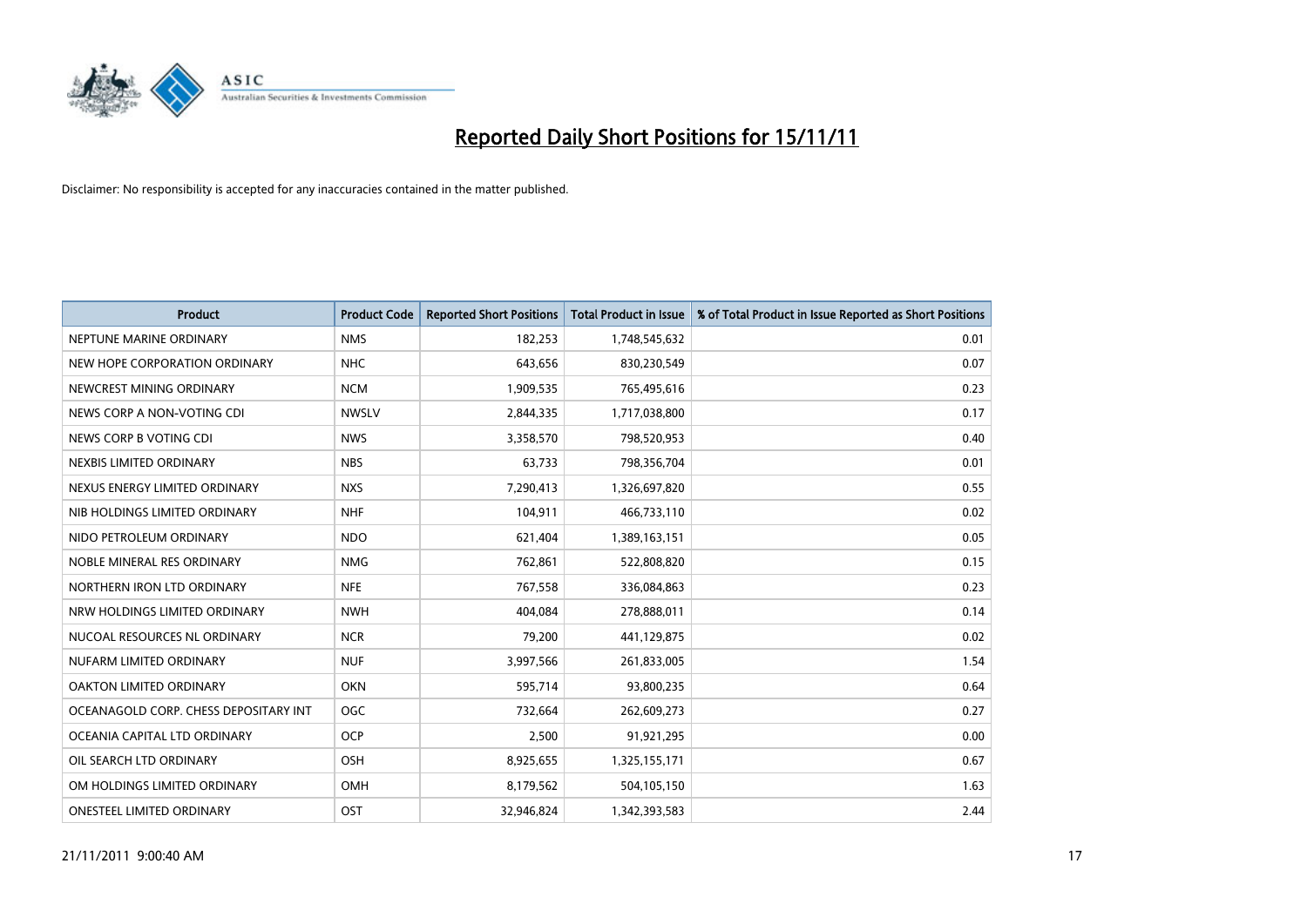

| <b>Product</b>                | <b>Product Code</b> | <b>Reported Short Positions</b> | <b>Total Product in Issue</b> | % of Total Product in Issue Reported as Short Positions |
|-------------------------------|---------------------|---------------------------------|-------------------------------|---------------------------------------------------------|
| ORICA LIMITED ORDINARY        | ORI                 | 2,320,197                       | 363,966,570                   | 0.62                                                    |
| ORIGIN ENERGY ORDINARY        | <b>ORG</b>          | 2,931,054                       | 1,086,116,538                 | 0.25                                                    |
| OROCOBRE LIMITED ORDINARY     | <b>ORE</b>          | 217,758                         | 103,195,029                   | 0.21                                                    |
| OROTONGROUP LIMITED ORDINARY  | <b>ORL</b>          | 7,208                           | 40,880,902                    | 0.01                                                    |
| OTTO ENERGY LIMITED ORDINARY  | <b>OEL</b>          | 109,204                         | 1,138,290,071                 | 0.01                                                    |
| OZ MINERALS ORDINARY          | OZL                 | 9,273,635                       | 316,690,008                   | 2.92                                                    |
| PACIFIC BRANDS ORDINARY       | <b>PBG</b>          | 7,766,183                       | 931,386,248                   | 0.84                                                    |
| PALADIN ENERGY LTD ORDINARY   | <b>PDN</b>          | 45,856,714                      | 835,429,464                   | 5.48                                                    |
| PANAUST LIMITED ORDINARY      | <b>PNA</b>          | 12,986,553                      | 593,892,185                   | 2.20                                                    |
| PANORAMIC RESOURCES ORDINARY  | PAN                 | 610,614                         | 207,050,710                   | 0.29                                                    |
| PAPERLINX LIMITED ORDINARY    | <b>PPX</b>          | 2,995,954                       | 609,280,761                   | 0.50                                                    |
| PAPILLON RES LTD ORDINARY     | <b>PIR</b>          | 704,762                         | 209,170,467                   | 0.34                                                    |
| PATTIES FOODS LTD ORDINARY    | PFL                 |                                 | 138,989,223                   | 0.00                                                    |
| PEAK RESOURCES ORDINARY       | <b>PEK</b>          | 20,073                          | 155,979,643                   | 0.01                                                    |
| PEET LIMITED ORDINARY         | <b>PPC</b>          | 50,048                          | 320,170,604                   | 0.02                                                    |
| PENINSULA ENERGY LTD ORDINARY | <b>PEN</b>          | 1,493,377                       | 2,135,490,443                 | 0.07                                                    |
| PERILYA LIMITED ORDINARY      | PEM                 | 681,007                         | 722,413,904                   | 0.09                                                    |
| PERPETUAL LIMITED ORDINARY    | PPT                 | 2,752,398                       | 41,342,420                    | 6.65                                                    |
| PERSEUS MINING LTD ORDINARY   | PRU                 | 2,858,654                       | 451,817,088                   | 0.64                                                    |
| PETSEC ENERGY ORDINARY        | <b>PSA</b>          | 223,332                         | 231,283,622                   | 0.10                                                    |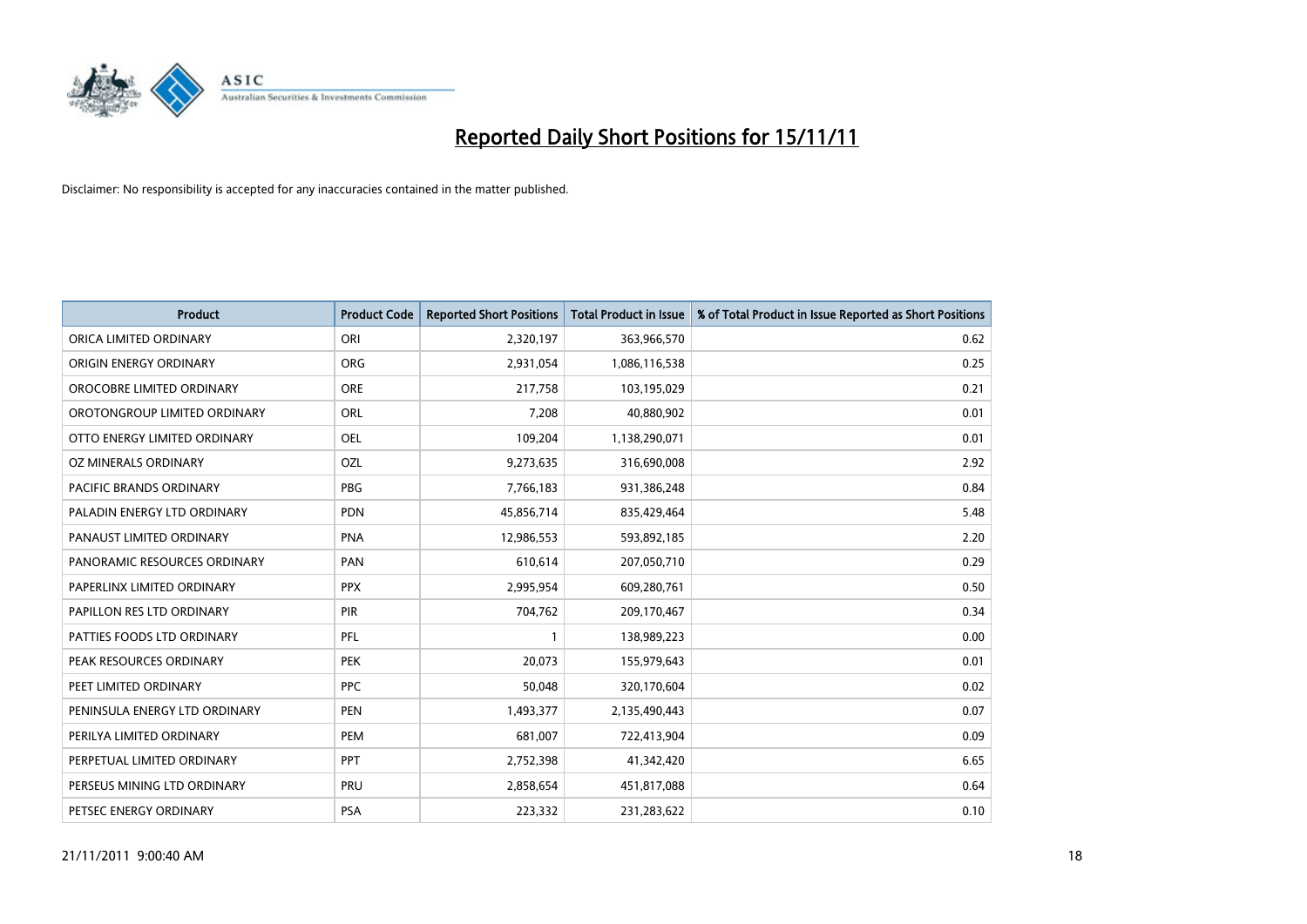

| <b>Product</b>                 | <b>Product Code</b> | <b>Reported Short Positions</b> | <b>Total Product in Issue</b> | % of Total Product in Issue Reported as Short Positions |
|--------------------------------|---------------------|---------------------------------|-------------------------------|---------------------------------------------------------|
| PHARMAXIS LTD ORDINARY         | <b>PXS</b>          | 1,806,877                       | 229,116,309                   | 0.79                                                    |
| PHOTON GROUP LTD ORDINARY      | <b>PGA</b>          | 250,510                         | 1,540,886,866                 | 0.02                                                    |
| PLATINUM ASSET ORDINARY        | <b>PTM</b>          | 5,875,915                       | 561,347,878                   | 1.06                                                    |
| PLATINUM AUSTRALIA ORDINARY    | PLA                 | 3,787,424                       | 417,130,039                   | 0.91                                                    |
| PLATINUM CAPITAL LTD ORDINARY  | <b>PMC</b>          |                                 | 165,756,878                   | 0.00                                                    |
| PMI GOLD CORP CDI 1:1          | <b>PVM</b>          | 13,200                          | 52,109,650                    | 0.03                                                    |
| PMP LIMITED ORDINARY           | <b>PMP</b>          | 1.964                           | 329,842,473                   | 0.00                                                    |
| PORT BOUVARD LIMITED ORDINARY  | PBD                 | 6,754                           | 593,868,295                   | 0.00                                                    |
| PRANA BIOTECHNOLOGY ORDINARY   | PBT                 | 125,950                         | 280,396,413                   | 0.04                                                    |
| PREMIER INVESTMENTS ORDINARY   | <b>PMV</b>          | 239,605                         | 155,062,831                   | 0.16                                                    |
| PRIMA BIOMED LTD ORDINARY      | <b>PRR</b>          | 3,248,735                       | 1,013,880,266                 | 0.32                                                    |
| PRIMARY HEALTH CARE ORDINARY   | PRY                 | 10,875,637                      | 500,336,679                   | 2.18                                                    |
| PRIME MEDIA GRP LTD ORDINARY   | PRT                 | 989                             | 366,330,303                   | 0.00                                                    |
| PRIMEAG AUSTRALIA ORDINARY     | PAG                 | 12,527                          | 266,394,444                   | 0.00                                                    |
| PROGEN PHARMACEUTIC ORDINARY   | PGL                 | 151,596                         | 24,709,097                    | 0.61                                                    |
| PROGRAMMED ORDINARY            | <b>PRG</b>          | 519,687                         | 118,169,908                   | 0.44                                                    |
| <b>PSIVIDA CORP CDI 1:1</b>    | <b>PVA</b>          | 6,878                           | 8,689,940                     | 0.08                                                    |
| <b>QANTAS AIRWAYS ORDINARY</b> | QAN                 | 34,111,494                      | 2,265,123,620                 | 1.52                                                    |
| OBE INSURANCE GROUP ORDINARY   | <b>OBE</b>          | 24,435,764                      | 1,115,545,692                 | 2.18                                                    |
| OR NATIONAL LIMITED ORDINARY   | ORN                 | 18,808,720                      | 2,440,000,000                 | 0.75                                                    |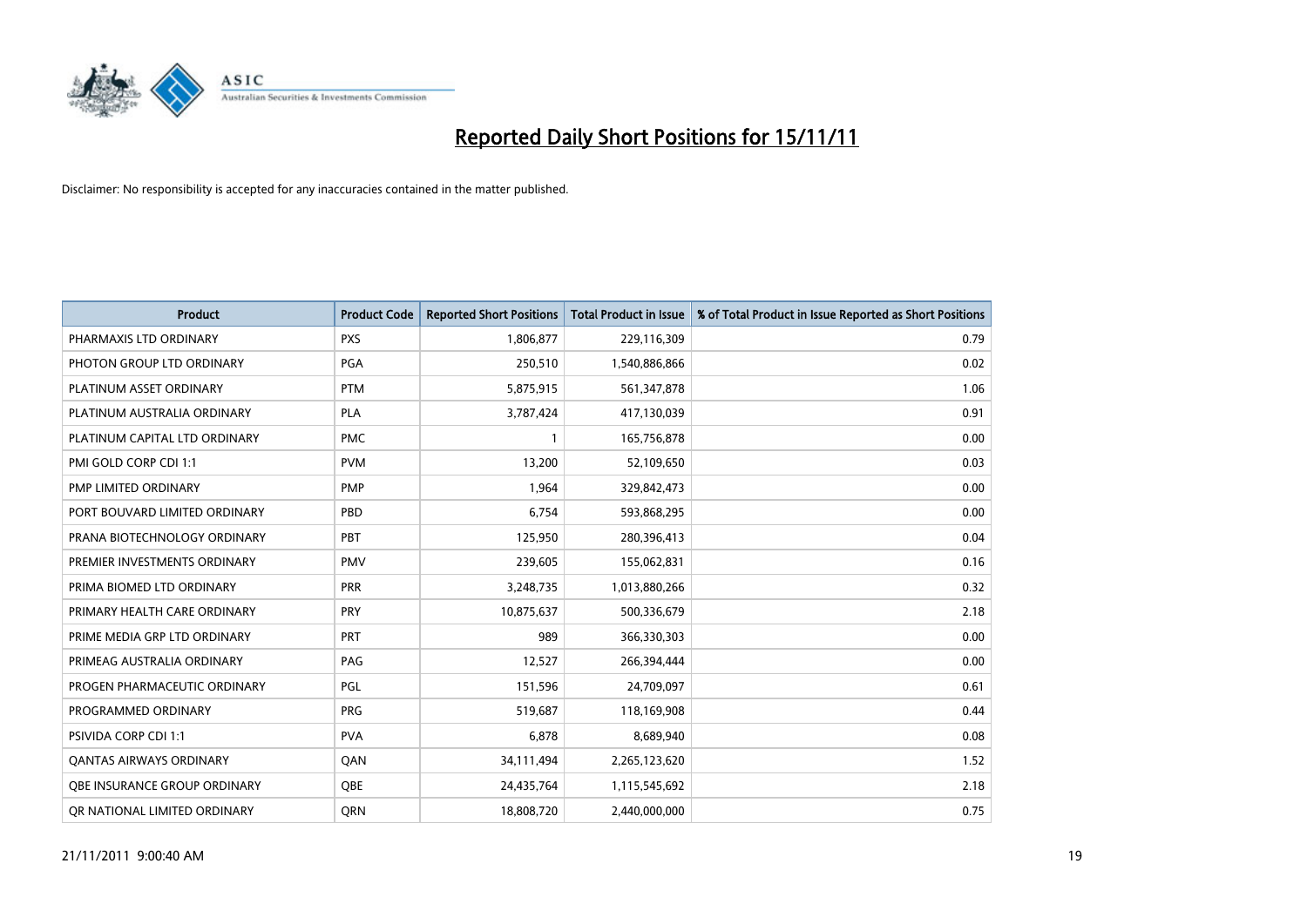

| <b>Product</b>                      | <b>Product Code</b> | <b>Reported Short Positions</b> | Total Product in Issue | % of Total Product in Issue Reported as Short Positions |
|-------------------------------------|---------------------|---------------------------------|------------------------|---------------------------------------------------------|
| <b>QUBE LOGISTICS HLDG ORDINARY</b> | <b>QUB</b>          | 98,411                          | 803,032,897            | 0.01                                                    |
| RAMELIUS RESOURCES ORDINARY         | <b>RMS</b>          | 2,848,314                       | 291,773,665            | 0.97                                                    |
| RAMSAY HEALTH CARE ORDINARY         | <b>RHC</b>          | 956,834                         | 202,081,252            | 0.46                                                    |
| <b>RCR TOMLINSON ORDINARY</b>       | <b>RCR</b>          | 68,067                          | 133,593,505            | 0.05                                                    |
| <b>REA GROUP ORDINARY</b>           | <b>REA</b>          | 150,213                         | 131,714,699            | 0.11                                                    |
| <b>RECKON LIMITED ORDINARY</b>      | <b>RKN</b>          | 844,500                         | 133,354,672            | 0.63                                                    |
| <b>RED 5 LIMITED ORDINARY</b>       | <b>RED</b>          | 200.000                         | 1,283,674,237          | 0.02                                                    |
| RED FORK ENERGY ORDINARY            | <b>RFE</b>          | 7,696                           | 269,769,853            | 0.00                                                    |
| REDBANK ENERGY LTD ORDINARY         | AEI                 | 19                              | 786,287                | 0.00                                                    |
| REED RESOURCES LTD ORDINARY         | <b>RDR</b>          | 323,489                         | 264,742,501            | 0.12                                                    |
| REGIS RESOURCES ORDINARY            | <b>RRL</b>          | 716,432                         | 434,307,441            | 0.18                                                    |
| RESMED INC CDI 10:1                 | <b>RMD</b>          | 7,329,266                       | 1,556,242,300          | 0.47                                                    |
| RESOLUTE MINING ORDINARY            | <b>RSG</b>          | 3,888,174                       | 469,558,162            | 0.83                                                    |
| RESOURCE AND INVEST. ORDINARY       | <b>RNI</b>          | 69                              | 124,984,308            | 0.00                                                    |
| <b>RESOURCE GENERATION ORDINARY</b> | <b>RES</b>          | 341,811                         | 262,895,652            | 0.13                                                    |
| RETAIL FOOD GROUP ORDINARY          | <b>RFG</b>          | 3,916                           | 108,229,282            | 0.00                                                    |
| REVERSE CORP LIMITED ORDINARY       | <b>REF</b>          | 25,141                          | 92,382,175             | 0.03                                                    |
| REX MINERALS LIMITED ORDINARY       | <b>RXM</b>          | 1,576,727                       | 153,635,519            | 1.02                                                    |
| <b>RHG LIMITED ORDINARY</b>         | <b>RHG</b>          | 31,776                          | 308,483,177            | 0.01                                                    |
| <b>RIALTO ENERGY ORDINARY</b>       | <b>RIA</b>          | 115,606                         | 375,006,264            | 0.03                                                    |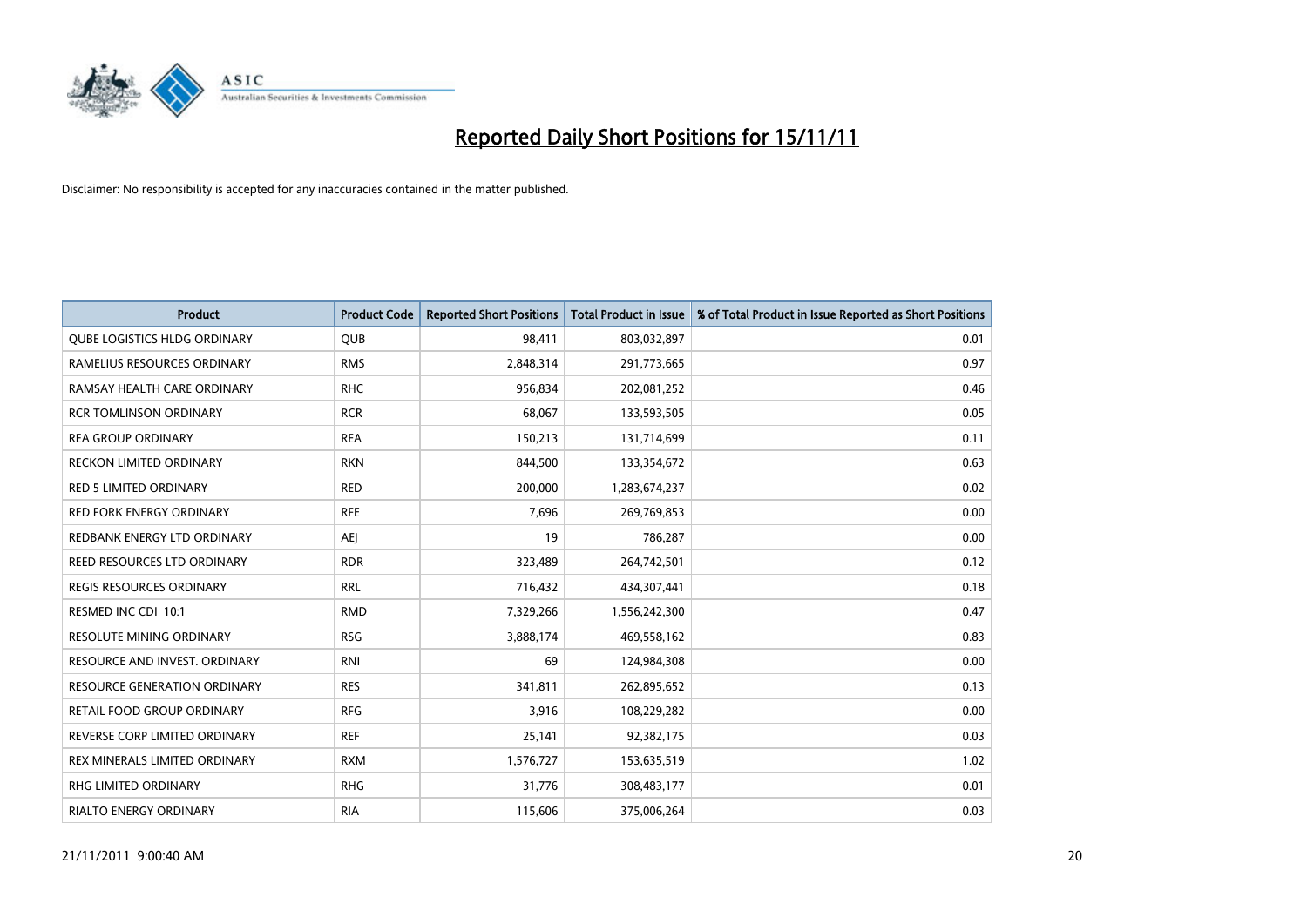

| <b>Product</b>                        | <b>Product Code</b> | <b>Reported Short Positions</b> | <b>Total Product in Issue</b> | % of Total Product in Issue Reported as Short Positions |
|---------------------------------------|---------------------|---------------------------------|-------------------------------|---------------------------------------------------------|
| RIO TINTO LIMITED ORDINARY            | <b>RIO</b>          | 23,745,470                      | 435,758,720                   | 5.44                                                    |
| RIVERCITY MOTORWAY STAPLED            | <b>RCY</b>          | 132,000                         | 957,010,115                   | 0.01                                                    |
| ROC OIL COMPANY ORDINARY              | <b>ROC</b>          | 4,149,288                       | 685,797,763                   | 0.60                                                    |
| ROYAL WOLF HOLDINGS ORDINARY          | <b>RWH</b>          | 60,000                          | 100,387,052                   | 0.06                                                    |
| SAI GLOBAL LIMITED ORDINARY           | SAI                 | 1,733,578                       | 202,247,989                   | 0.86                                                    |
| SALMAT LIMITED ORDINARY               | <b>SLM</b>          | 250,064                         | 159,802,174                   | 0.16                                                    |
| SAMSON OIL & GAS LTD ORDINARY         | SSN                 | 135,356                         | 1,750,183,770                 | 0.00                                                    |
| SANDFIRE RESOURCES ORDINARY           | <b>SFR</b>          | 2,404,518                       | 150,879,969                   | 1.58                                                    |
| SANTOS LTD DEF EX ESG                 | <b>STON</b>         | 27,646                          | 53,206,121                    | 0.05                                                    |
| <b>SANTOS LTD ORDINARY</b>            | <b>STO</b>          | 21,094,769                      | 889,618,644                   | 2.37                                                    |
| SARACEN MINERAL ORDINARY              | SAR                 | 157,884                         | 593,210,240                   | 0.02                                                    |
| SEDGMAN LIMITED ORDINARY              | <b>SDM</b>          | 312,742                         | 212,215,619                   | 0.15                                                    |
| <b>SEEK LIMITED ORDINARY</b>          | <b>SEK</b>          | 16,214,533                      | 337,079,207                   | 4.80                                                    |
| SELECT HARVESTS ORDINARY              | SHV                 | 49,231                          | 56,392,664                    | 0.09                                                    |
| SENETAS CORPORATION ORDINARY          | <b>SEN</b>          | 756,999                         | 463,105,195                   | 0.16                                                    |
| SENEX ENERGY LIMITED ORDINARY         | SXY                 | 400,000                         | 917,317,416                   | 0.04                                                    |
| SERVCORP LIMITED ORDINARY             | SRV                 | 26,183                          | 98,440,807                    | 0.03                                                    |
| SERVICE STREAM ORDINARY               | <b>SSM</b>          | 344,663                         | 283,418,867                   | 0.12                                                    |
| SEVEN GROUP HOLDINGS CONV. RED. PREF. | <b>SVWPA</b>        | 49,002                          | 4,963,640                     | 0.99                                                    |
| SEVEN GROUP HOLDINGS ORDINARY         | <b>SVW</b>          | 565,359                         | 306,410,281                   | 0.18                                                    |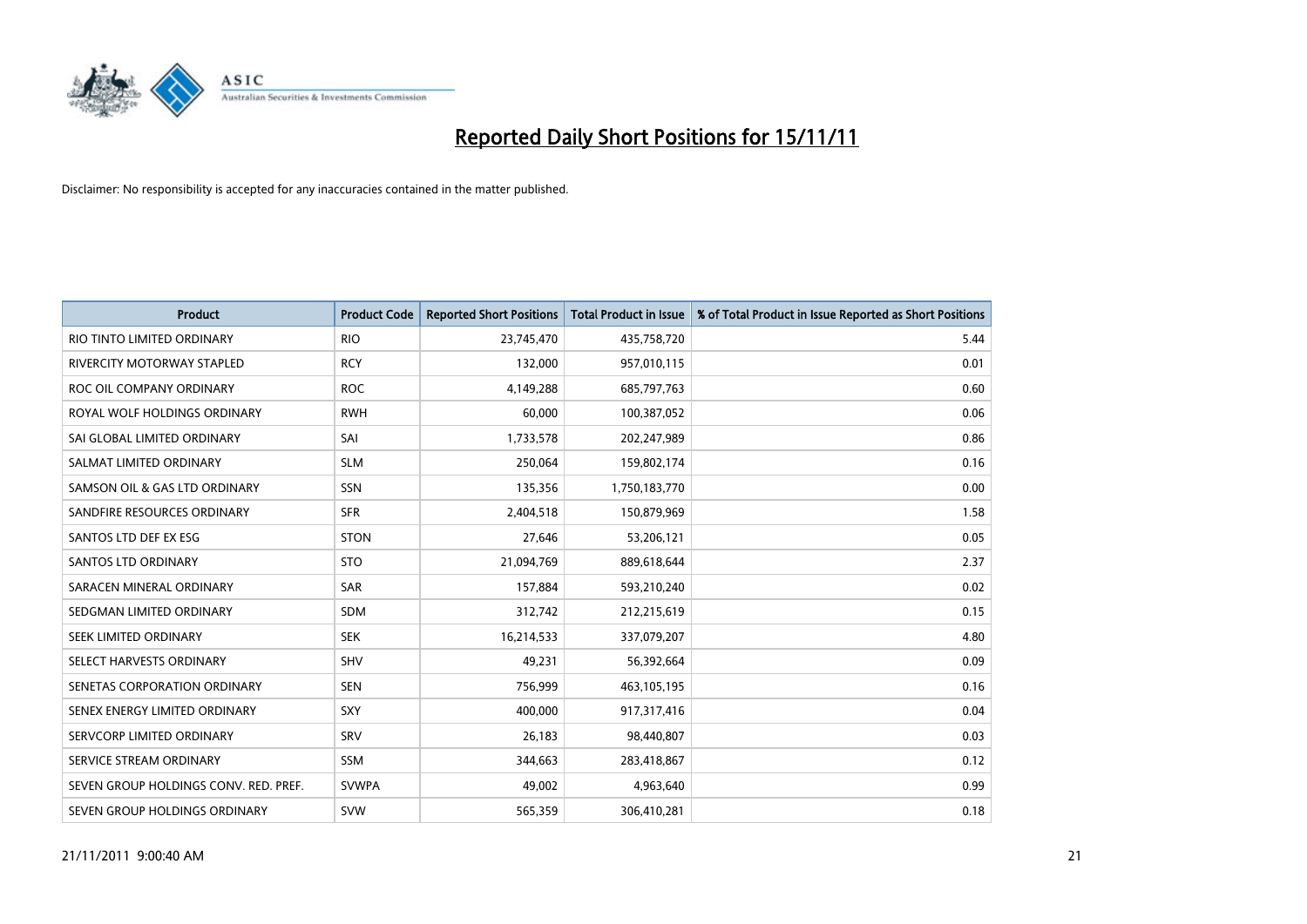

| <b>Product</b>                           | <b>Product Code</b> | <b>Reported Short Positions</b> | <b>Total Product in Issue</b> | % of Total Product in Issue Reported as Short Positions |
|------------------------------------------|---------------------|---------------------------------|-------------------------------|---------------------------------------------------------|
| SEVEN WEST MEDIA LTD ORDINARY            | <b>SWM</b>          | 2,065,129                       | 645,719,542                   | 0.32                                                    |
| SIGMA PHARMACEUTICAL ORDINARY            | <b>SIP</b>          | 12,108,947                      | 1,178,626,572                 | 1.03                                                    |
| <b>SILEX SYSTEMS ORDINARY</b>            | <b>SLX</b>          | 530,095                         | 170,133,997                   | 0.31                                                    |
| SILVER LAKE RESOURCE ORDINARY            | <b>SLR</b>          | 32,886                          | 185,702,828                   | 0.02                                                    |
| SIMS METAL MGMT LTD ORDINARY             | SGM                 | 2,696,082                       | 207,817,454                   | 1.30                                                    |
| SINGAPORE TELECOMM. CHESS DEPOSITARY INT | SGT                 | 6,886,232                       | 188,667,418                   | 3.65                                                    |
| SIRIUS RESOURCES NL ORDINARY             | <b>SIR</b>          | 82,500                          | 137,134,586                   | 0.06                                                    |
| SIRTEX MEDICAL ORDINARY                  | <b>SRX</b>          | 2,339                           | 55,768,136                    | 0.00                                                    |
| SKILLED GROUP LTD ORDINARY               | <b>SKE</b>          | 33,635                          | 233, 243, 776                 | 0.01                                                    |
| SMS MANAGEMENT, ORDINARY                 | <b>SMX</b>          | 87,916                          | 68,290,180                    | 0.14                                                    |
| SONIC HEALTHCARE ORDINARY                | <b>SHL</b>          | 5,106,098                       | 389,969,875                   | 1.30                                                    |
| SOUTH BOULDER MINES ORDINARY             | <b>STB</b>          | 54,525                          | 87,115,688                    | 0.07                                                    |
| SP AUSNET STAPLED SECURITIES             | <b>SPN</b>          | 3,305,763                       | 2,850,932,204                 | 0.10                                                    |
| SPARK INFRASTRUCTURE STAPLED NOTE & UNIT | SKI                 | 16,427,736                      | 1,326,734,264                 | 1.22                                                    |
| SPDR 200 FUND ETF UNITS                  | <b>STW</b>          | 8                               | 52,578,556                    | 0.00                                                    |
| SPECIALTY FASHION ORDINARY               | <b>SFH</b>          | 598,437                         | 192,086,121                   | 0.32                                                    |
| SPOTLESS GROUP LTD ORDINARY              | <b>SPT</b>          | 1,312,743                       | 265,454,407                   | 0.50                                                    |
| ST BARBARA LIMITED ORDINARY              | <b>SBM</b>          | 7,628,552                       | 325,615,389                   | 2.36                                                    |
| STAGING CONNECTIONS ORDINARY             | <b>STG</b>          | 2,917,189                       | 78,317,726                    | 3.72                                                    |
| STANMORE COAL LTD ORDINARY               | <b>SMR</b>          | 17,231                          | 89,791,402                    | 0.02                                                    |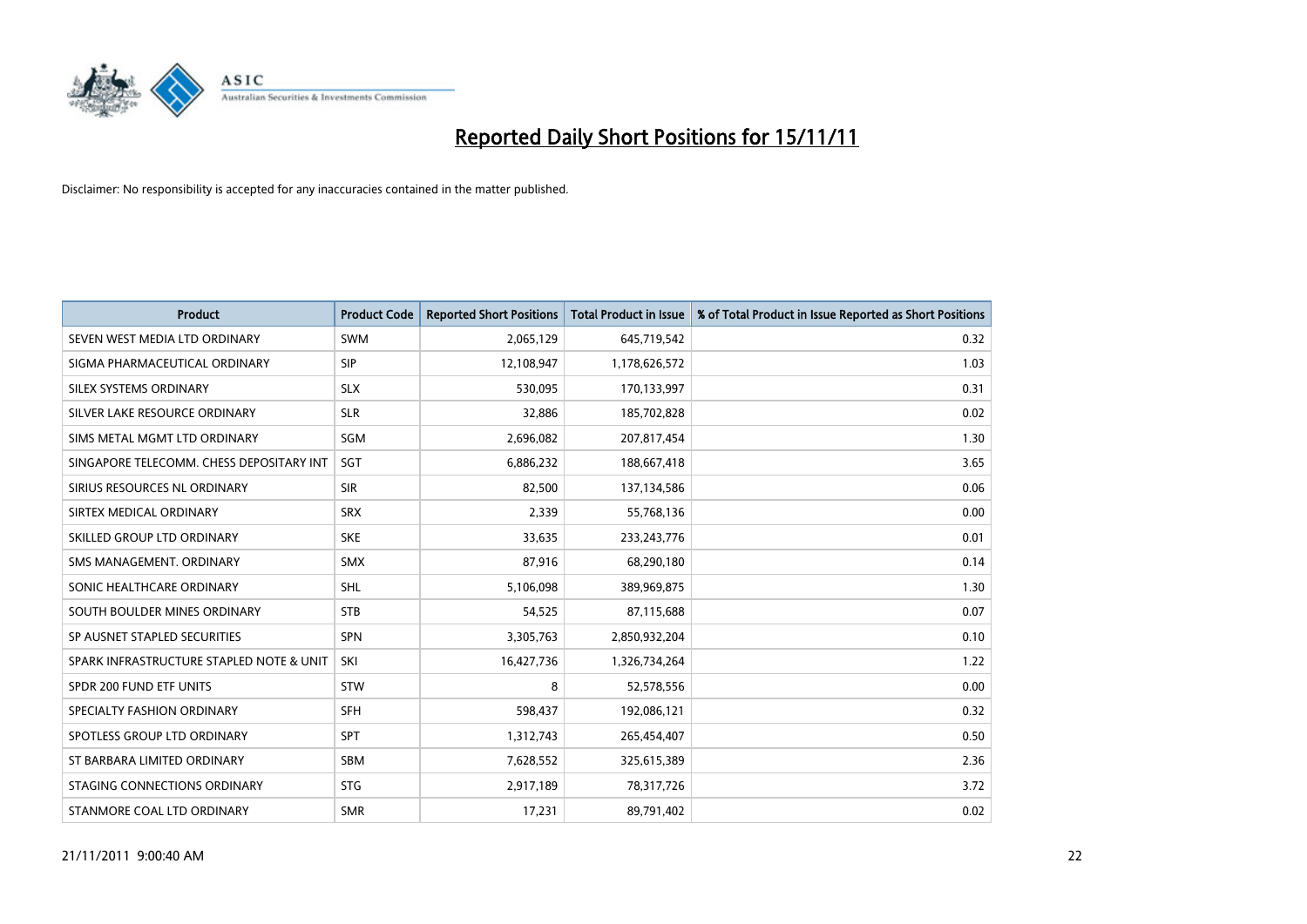

| <b>Product</b>                       | <b>Product Code</b> | <b>Reported Short Positions</b> | <b>Total Product in Issue</b> | % of Total Product in Issue Reported as Short Positions |
|--------------------------------------|---------------------|---------------------------------|-------------------------------|---------------------------------------------------------|
| STARPHARMA HOLDINGS ORDINARY         | SPL                 | 1,360,048                       | 248,026,578                   | 0.55                                                    |
| STH AMERICAN COR LTD ORDINARY        | SAY                 | 9,200                           | 257,785,604                   | 0.00                                                    |
| STHN CROSS MEDIA ORDINARY            | <b>SXL</b>          | 3,477,948                       | 705,766,444                   | 0.50                                                    |
| STOCKLAND UNITS/ORD STAPLED          | <b>SGP</b>          | 22,003,162                      | 2,338,995,230                 | 0.91                                                    |
| STRAITS RES LTD. ORDINARY            | SRO                 | 476,219                         | 324,796,141                   | 0.15                                                    |
| <b>STW COMMUNICATIONS ORDINARY</b>   | SGN                 | 292,411                         | 363,702,471                   | 0.08                                                    |
| SUNCORP GROUP LTD ORDINARY           | <b>SUN</b>          | 9,380,640                       | 1,286,600,980                 | 0.72                                                    |
| SUNDANCE ENERGY ORDINARY             | <b>SEA</b>          | 100,718                         | 277,098,474                   | 0.04                                                    |
| SUNDANCE RESOURCES ORDINARY          | <b>SDL</b>          | 5,083,571                       | 2,899,082,169                 | 0.18                                                    |
| SUNLAND GROUP LTD ORDINARY           | <b>SDG</b>          | 38,698                          | 201,578,526                   | 0.02                                                    |
| SUPER RET REP LTD ORDINARY           | <b>SUL</b>          | 2,348,896                       | 185,306,121                   | 1.26                                                    |
| <b>SWICK MINING ORDINARY</b>         | <b>SWK</b>          | 1,548                           | 236,724,970                   | 0.00                                                    |
| SYMEX HOLDINGS ORDINARY              | <b>SYM</b>          | 6,633                           | 191,593,493                   | 0.00                                                    |
| <b>TABCORP HOLDINGS LTD ORDINARY</b> | <b>TAH</b>          | 6,252,039                       | 712,805,880                   | 0.88                                                    |
| <b>TALENT2 INTERNATION ORDINARY</b>  | <b>TWO</b>          | 7                               | 147,257,826                   | 0.00                                                    |
| <b>TANAMI GOLD NL ORDINARY</b>       | <b>TAM</b>          | 2,001                           | 260,997,677                   | 0.00                                                    |
| TAP OIL LIMITED ORDINARY             | <b>TAP</b>          | 3,104,080                       | 240,995,311                   | 1.28                                                    |
| TASSAL GROUP LIMITED ORDINARY        | <b>TGR</b>          | 70,951                          | 146,304,404                   | 0.05                                                    |
| <b>TATTS GROUP LTD ORDINARY</b>      | <b>TTS</b>          | 13,824,710                      | 1,340,756,623                 | 1.02                                                    |
| TELECOM CORPORATION ORDINARY         | <b>TEL</b>          | 12,795,734                      | 1,924,943,857                 | 0.66                                                    |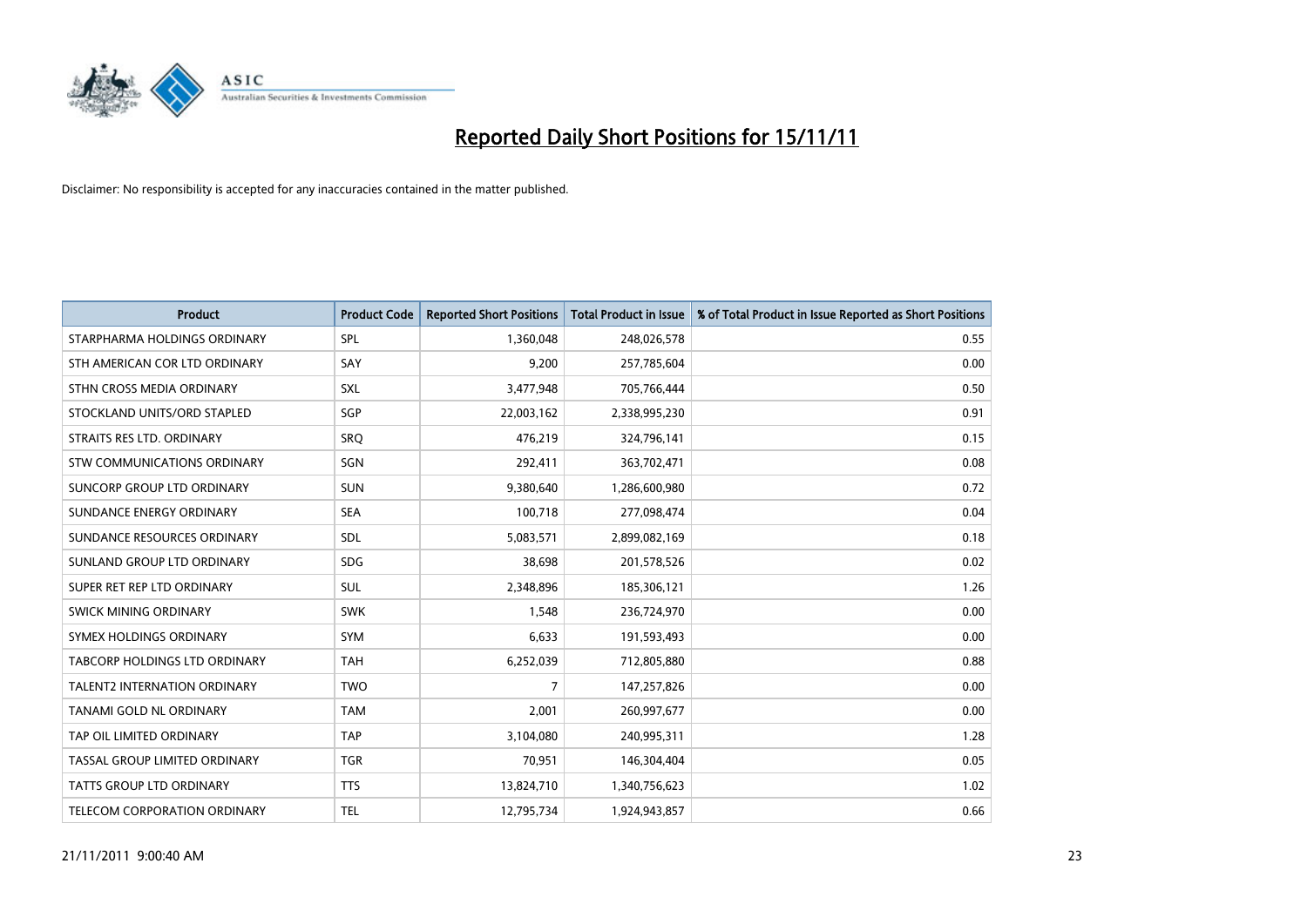

| <b>Product</b>                       | <b>Product Code</b> | <b>Reported Short Positions</b> | <b>Total Product in Issue</b> | % of Total Product in Issue Reported as Short Positions |
|--------------------------------------|---------------------|---------------------------------|-------------------------------|---------------------------------------------------------|
| TELSTRA CORPORATION, ORDINARY        | <b>TLS</b>          | 31,076,310                      | 12,443,074,357                | 0.25                                                    |
| TEN NETWORK HOLDINGS ORDINARY        | <b>TEN</b>          | 48,193,364                      | 1,045,236,720                 | 4.62                                                    |
| <b>TERANGA GOLD CORP CDI 1:1</b>     | <b>TGZ</b>          | 160,240                         | 153,870,012                   | 0.10                                                    |
| TFS CORPORATION LTD ORDINARY         | <b>TFC</b>          | 79,202                          | 279,621,829                   | 0.03                                                    |
| THAKRAL HOLDINGS GRP ORDINARY/UNIT   | <b>THG</b>          | 2                               | 585,365,014                   | 0.00                                                    |
| THE REJECT SHOP ORDINARY             | <b>TRS</b>          | 1,561,465                       | 26,071,170                    | 5.98                                                    |
| THOR MINING PLC CHESS DEPOSITARY 1:1 | <b>THR</b>          | 2,307                           | 222,489,120                   | 0.00                                                    |
| THORN GROUP LIMITED ORDINARY         | <b>TGA</b>          | 55,389                          | 146,091,970                   | 0.03                                                    |
| TIGER RESOURCES ORDINARY             | <b>TGS</b>          | 1,060,593                       | 671,110,549                   | 0.15                                                    |
| <b>TISHMAN SPEYER UNITS</b>          | <b>TSO</b>          | 62,609                          | 338,440,904                   | 0.02                                                    |
| TNG LIMITED ORDINARY                 | <b>TNG</b>          | 4,321                           | 284,803,062                   | 0.00                                                    |
| TOLL HOLDINGS LTD ORDINARY           | <b>TOL</b>          | 23,084,854                      | 717,133,875                   | 3.21                                                    |
| TORO ENERGY LIMITED ORDINARY         | <b>TOE</b>          | 35,404                          | 975,436,676                   | 0.00                                                    |
| <b>TOWER LIMITED ORDINARY</b>        | <b>TWR</b>          | 689,519                         | 265,176,580                   | 0.26                                                    |
| TOX FREE SOLUTIONS ORDINARY          | <b>TOX</b>          | 10,738                          | 97,626,882                    | 0.01                                                    |
| TPG TELECOM LIMITED ORDINARY         | <b>TPM</b>          | 3,764,236                       | 783,895,606                   | 0.47                                                    |
| <b>TRANSFIELD SERVICES ORDINARY</b>  | <b>TSE</b>          | 5,014,234                       | 548,450,906                   | 0.90                                                    |
| TRANSPACIFIC INDUST. ORDINARY        | <b>TPI</b>          | 5,321,618                       | 1,490,155,467                 | 0.33                                                    |
| TRANSURBAN GROUP TRIPLE STAPLED SEC. | <b>TCL</b>          | 3,960,250                       | 1,450,874,876                 | 0.25                                                    |
| TREASURY WINE ESTATE ORDINARY        | <b>TWE</b>          | 10,855,704                      | 647,227,144                   | 1.67                                                    |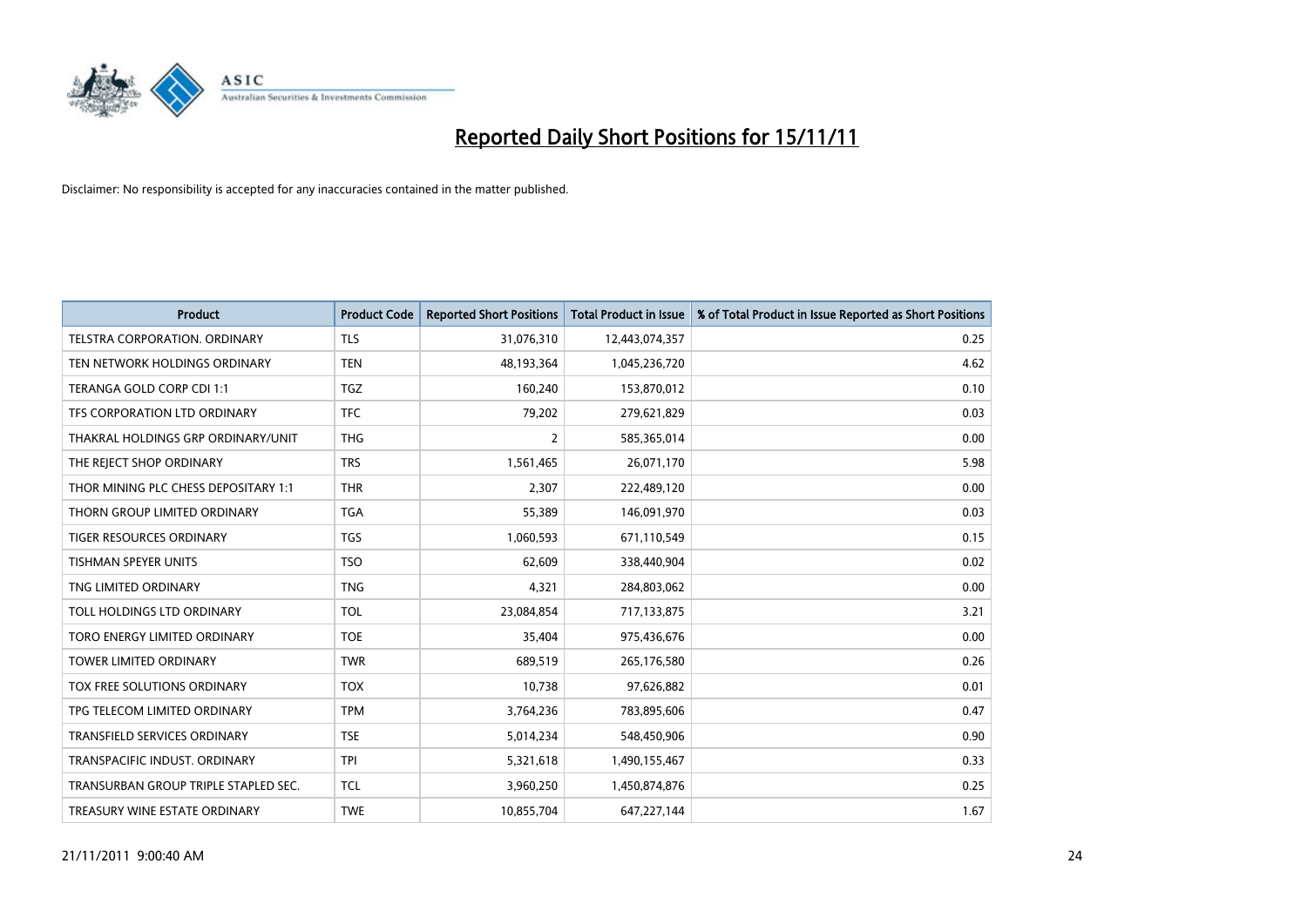

| <b>Product</b>                          | <b>Product Code</b> | <b>Reported Short Positions</b> | <b>Total Product in Issue</b> | % of Total Product in Issue Reported as Short Positions |
|-----------------------------------------|---------------------|---------------------------------|-------------------------------|---------------------------------------------------------|
| <b>TRINITY GROUP STAPLED SECURITIES</b> | <b>TCQ</b>          | 3,419                           | 193,235,631                   | 0.00                                                    |
| TROY RESOURCES NL ORDINARY              | <b>TRY</b>          | 93,355                          | 88,149,823                    | 0.11                                                    |
| UGL LIMITED ORDINARY                    | UGL                 | 4,926,044                       | 166,047,171                   | 2.92                                                    |
| UNILIFE CORPORATION CDI 6:1             | <b>UNS</b>          | 902,642                         | 264,133,452                   | 0.34                                                    |
| <b>VDM GROUP LIMITED ORDINARY</b>       | <b>VMG</b>          | 11,116                          | 932,485,103                   | 0.00                                                    |
| <b>VENTURE MINERALS ORDINARY</b>        | <b>VMS</b>          | 297,371                         | 221,093,592                   | 0.13                                                    |
| <b>VIEW RESOURCES LTD ORDINARY</b>      | <b>VRE</b>          | 1,760                           | 881,953,670                   | 0.00                                                    |
| VIRGIN BLUE HOLDINGS ORDINARY           | <b>VBA</b>          | 41,226,496                      | 2,210,197,600                 | 1.87                                                    |
| <b>VITA GROUP LTD ORDINARY</b>          | <b>VTG</b>          | 75,190                          | 142,499,800                   | 0.05                                                    |
| VITERRA INC CDI 1:1                     | <b>VTA</b>          | 3,828                           | 68,629,939                    | 0.01                                                    |
| VNGD AUS LARGE ETF UNITS                | <b>VLC</b>          | 3,841                           | 140,001                       | 2.74                                                    |
| <b>WATPAC LIMITED ORDINARY</b>          | <b>WTP</b>          | 202,242                         | 185,160,973                   | 0.11                                                    |
| <b>WDS LIMITED ORDINARY</b>             | <b>WDS</b>          | 701                             | 144,740,614                   | 0.00                                                    |
| WEBIET LIMITED ORDINARY                 | <b>WEB</b>          | 48,618                          | 73,368,062                    | 0.07                                                    |
| <b>WESFARMERS LIMITED ORDINARY</b>      | <b>WES</b>          | 21,104,340                      | 1,005,852,841                 | 2.07                                                    |
| WESFARMERS LIMITED PARTIALLY PROTECTED  | <b>WESN</b>         | 430,725                         | 151,219,321                   | 0.28                                                    |
| WESTERN AREAS NL ORDINARY               | <b>WSA</b>          | 11,296,011                      | 179,735,899                   | 6.28                                                    |
| WESTERN DESERT RES. ORDINARY            | <b>WDR</b>          | 948                             | 207,277,648                   | 0.00                                                    |
| WESTFIELD GROUP ORD/UNIT STAPLED SEC    | <b>WDC</b>          | 10,980,000                      | 2,308,988,539                 | 0.45                                                    |
| WESTFIELD RETAIL TST UNIT STAPLED       | <b>WRT</b>          | 40,301,160                      | 3,054,166,195                 | 1.30                                                    |